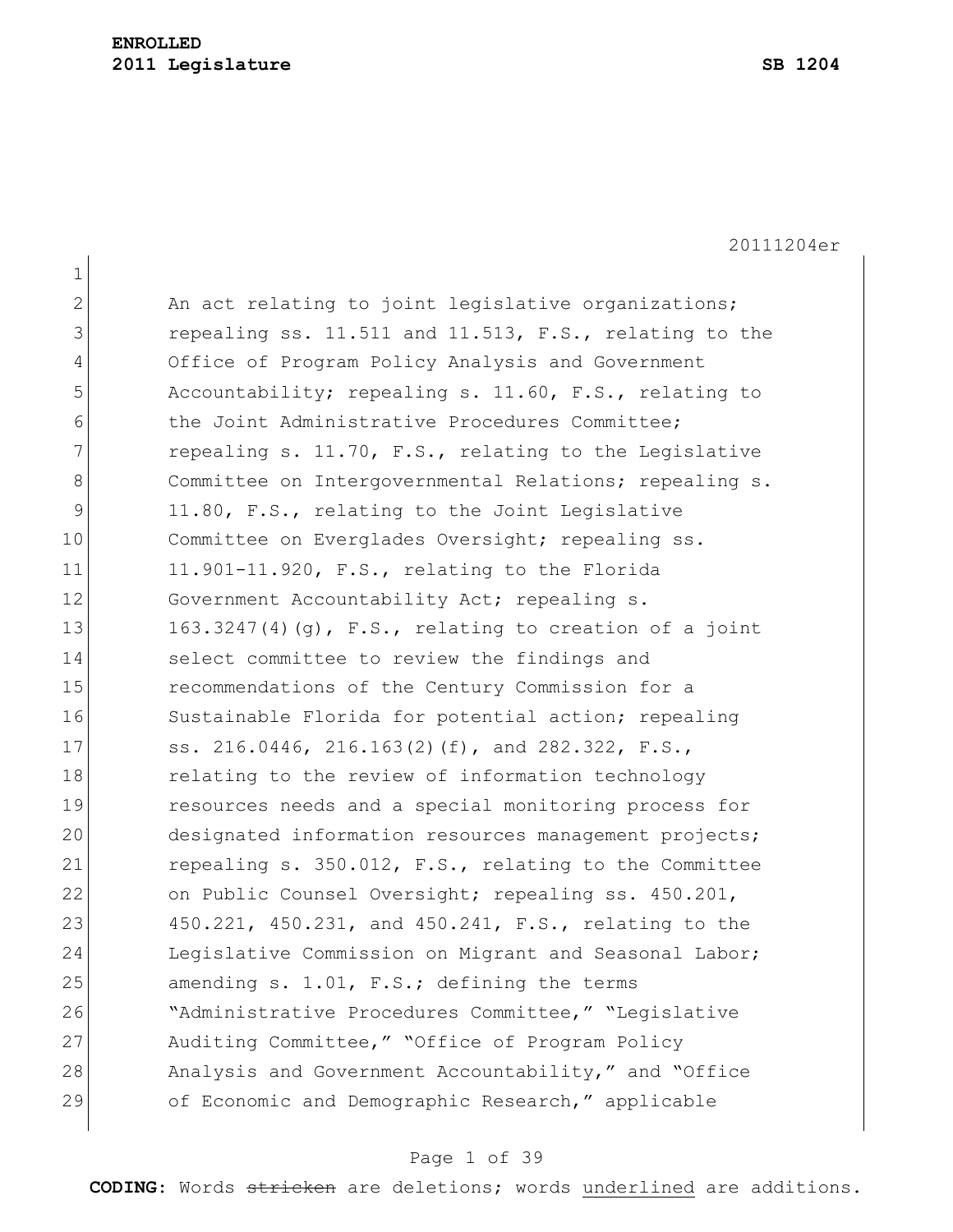|    | 20111204er                                                |  |  |  |  |  |
|----|-----------------------------------------------------------|--|--|--|--|--|
| 30 | throughout the statutes; amending s. 11.147, F.S.;        |  |  |  |  |  |
| 31 | revising provisions relating to creation and duties of    |  |  |  |  |  |
| 32 | the Office of Legislative Services; amending s. 11.40,    |  |  |  |  |  |
| 33 | F.S.; revising duties of the Legislative Auditing         |  |  |  |  |  |
| 34 | Committee; conforming provisions to changes made by       |  |  |  |  |  |
| 35 | the act; amending s. 11.51, F.S.; revising provisions     |  |  |  |  |  |
| 36 | relating to creation and duties of the Office of          |  |  |  |  |  |
| 37 | Program Policy Analysis and Government Accountability;    |  |  |  |  |  |
| 38 | amending s. 409.146, F.S.; revising reporting duties      |  |  |  |  |  |
| 39 | of the Department of Children and Family Services with    |  |  |  |  |  |
| 40 | respect to the children and families client and           |  |  |  |  |  |
| 41 | management information system; conforming provisions      |  |  |  |  |  |
| 42 | to changes made by the act; amending s. 1000.01, F.S.;    |  |  |  |  |  |
| 43 | deleting provisions relating to creation of the           |  |  |  |  |  |
| 44 | Council for Education Policy Research and Improvement;    |  |  |  |  |  |
| 45 | amending ss. 11.45, 29.0085, 112.313, 112.3189,           |  |  |  |  |  |
| 46 | 112.324, 125.045, 163.055, 163.3245, 166.021, 189.421,    |  |  |  |  |  |
| 47 | 216.181, 218.32, 218.38, 287.0943, 288.7001, 350.061,     |  |  |  |  |  |
| 48 | 350.0614, 373.026, 373.036, 373.45926, 450.261, and       |  |  |  |  |  |
| 49 | 590.33, F.S.; conforming provisions to changes made by    |  |  |  |  |  |
| 50 | the act; providing an effective date.                     |  |  |  |  |  |
| 51 |                                                           |  |  |  |  |  |
| 52 | Be It Enacted by the Legislature of the State of Florida: |  |  |  |  |  |
| 53 |                                                           |  |  |  |  |  |
| 54 | Section 1. Sections 11.511 and 11.513, Florida Statutes,  |  |  |  |  |  |
| 55 | are repealed.                                             |  |  |  |  |  |
| 56 | Section 2. Section 11.60, Florida Statutes, is repealed.  |  |  |  |  |  |
| 57 | Section 3. Section 11.70, Florida Statutes, is repealed.  |  |  |  |  |  |
| 58 | Section 4. Section 11.80, Florida Statutes, is repealed.  |  |  |  |  |  |
|    |                                                           |  |  |  |  |  |

# Page 2 of 39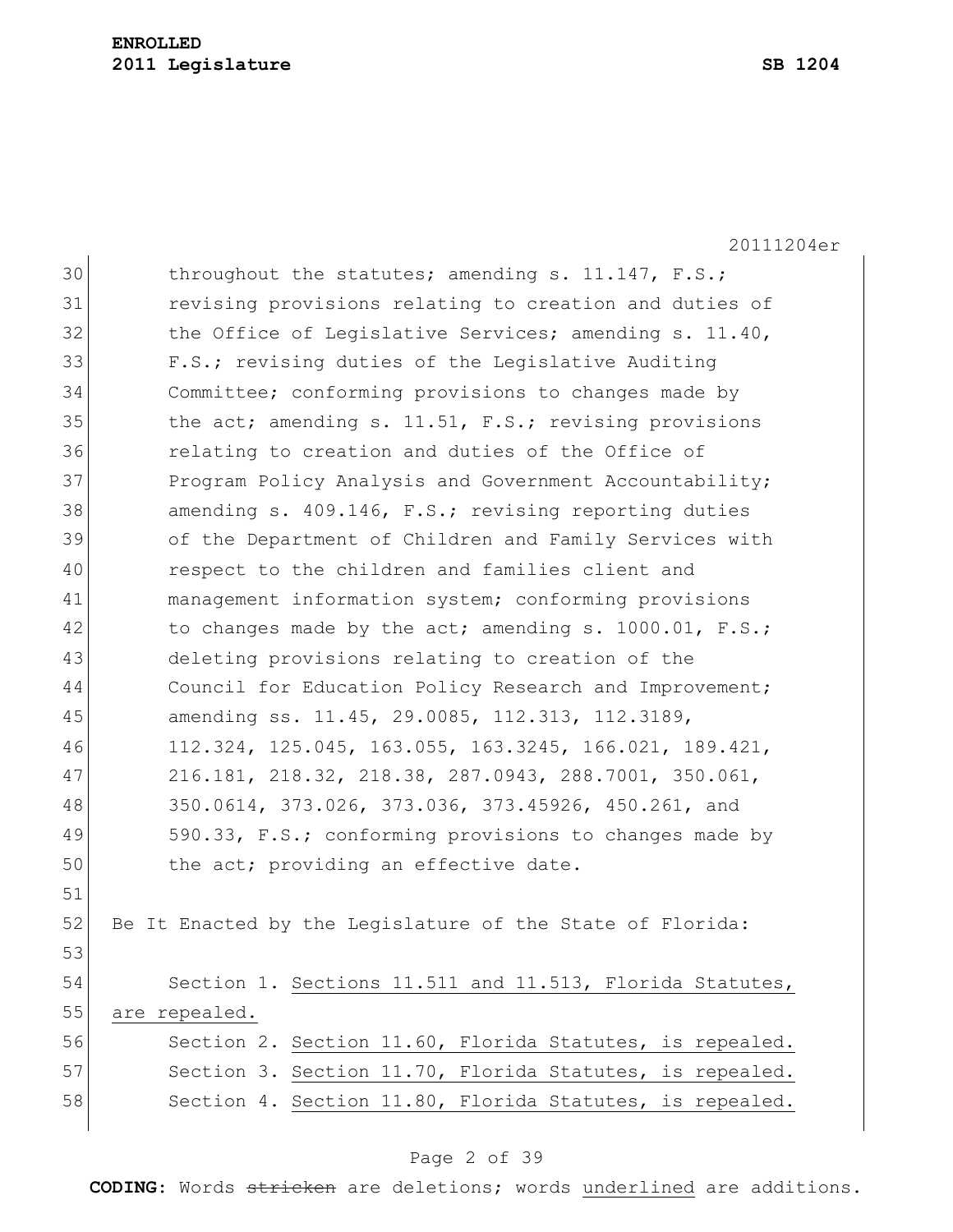20111204er 59 Section 5. Sections 11.901, 11.902, 11.903, 11.904, 11.905, 60 11.9055, 11.906, 11.907, 11.908, 11.910, 11.911, 11.917, 11.918, 61  $11.919$ , and 11.920, Florida Statutes, are repealed. 62 Section 6. Paragraph (g) of subsection (4) of section 63 163.3247, Florida Statutes, is repealed. 64 Section 7. Section 216.0446, paragraph (f) of subsection 65 (2) of section 216.163, and section 282.322, Florida Statutes, 66 are repealed. 67 Section 8. Section 350.012, Florida Statutes, is repealed. 68 Section 9. Sections 450.201, 450.221, 450.231, and 450.241, 69 Florida Statutes, are repealed. 70 Section 10. Subsections (16) through (19) are added to 71 section 1.01, Florida Statutes, to read: 72 1.01 Definitions.—In construing these statutes and each and 73 every word, phrase, or part hereof, where the context will 74 permit: 75 (16) The term "Administrative Procedures Committee" means a 76 committee designated by joint rule of the Legislature or by 77 agreement between the President of the Senate and the Speaker of 78 the House of Representatives. 79 (17) The term "Legislative Auditing Committee" means a 80 committee or committees designated by joint rule of the 81 Legislature, by the President of the Senate or the Speaker of 82 the House of Representatives, or by agreement between the 83 President of the Senate and the Speaker of the House of 84 Representatives. 85 (18) The term "Office of Program Policy Analysis and 86 Government Accountability" means an entity designated by joint 87 rule of the Legislature or by agreement between the President of

#### Page 3 of 39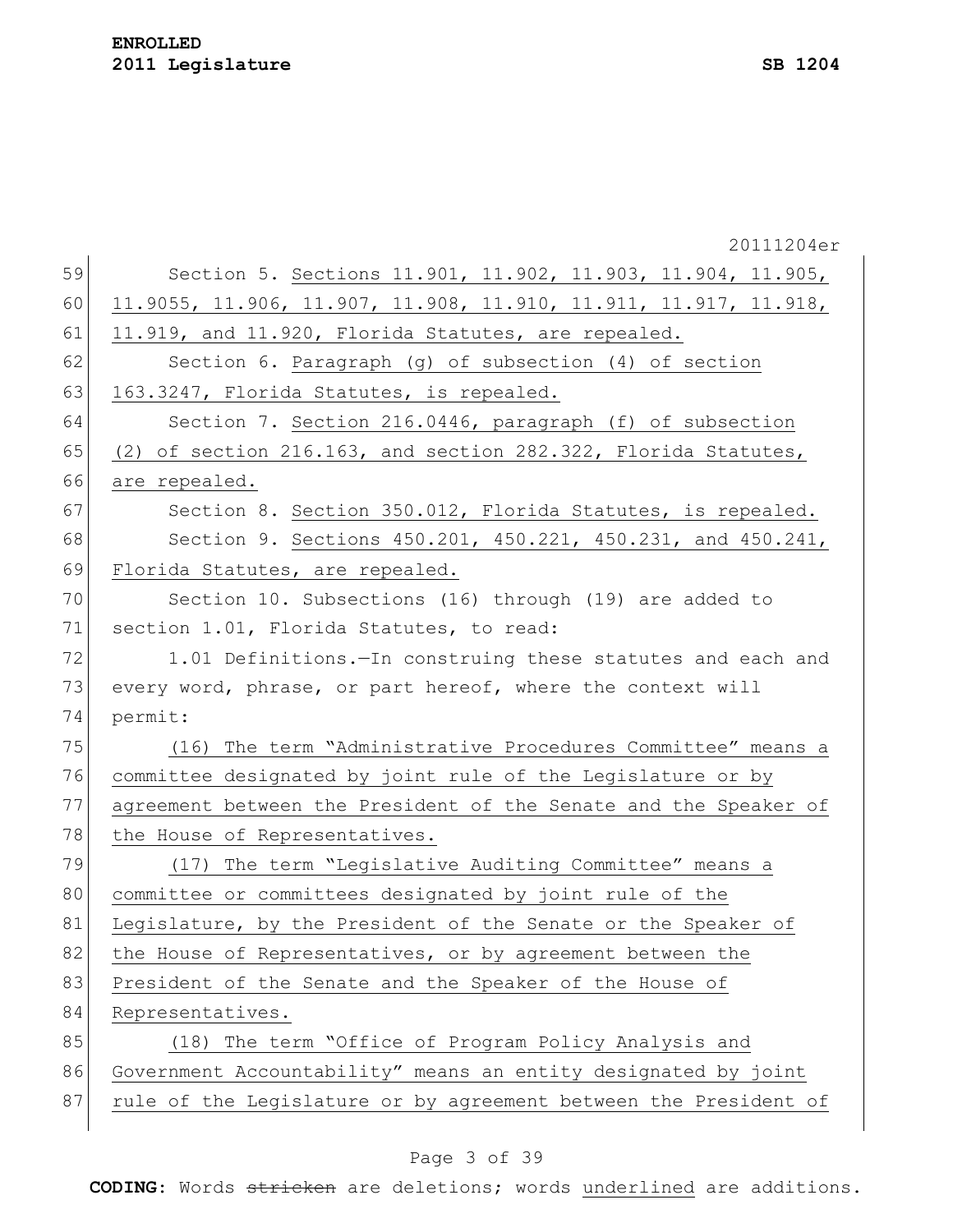20111204er 88 the Senate and the Speaker of the House of Representatives. 89 (19) The term "Office of Economic and Demographic Research" 90 means an entity designated by joint rule of the Legislature or 91 by agreement between the President of the Senate and the Speaker 92 of the House of Representatives. 93 Section 11. Section 11.147, Florida Statutes, is amended to 94 read: 95 11.147 Office of Legislative Services.-96 (1) There is created The Office of Legislative Services, 97 designated as such by joint rule of the Legislature or by 98 agreement between the President of the Senate and the Speaker of 99 the House of Representatives, shall  $\pm$ o provide support services 100 that are determined by the President of the Senate and the 101 Speaker of the House of Representatives to be necessary and that 102 can be effectively and efficiently provided jointly to both 103 houses. 104 (2) The President of the Senate and the Speaker of the 105 House of Representatives may select a coordinator for the Office 106 of Legislative Services, who shall report directly to the 107 President of the Senate and the Speaker of the House of 108 Representatives or their respective designees. 109  $(3)$  The joint committees and other joint units of the 110 Legislature shall be governed by joint rules of the Senate and 111 House of Representatives which shall remain in effect until 112 repealed or amended by concurrent resolution. 113  $(3)$   $(4)$  The Office of Legislative Services shall deliver 114 such vouchers covering legislative expenses as required to the 115 Chief Financial Officer and, if found to be correct, state 116 warrants shall be issued therefor.

#### Page 4 of 39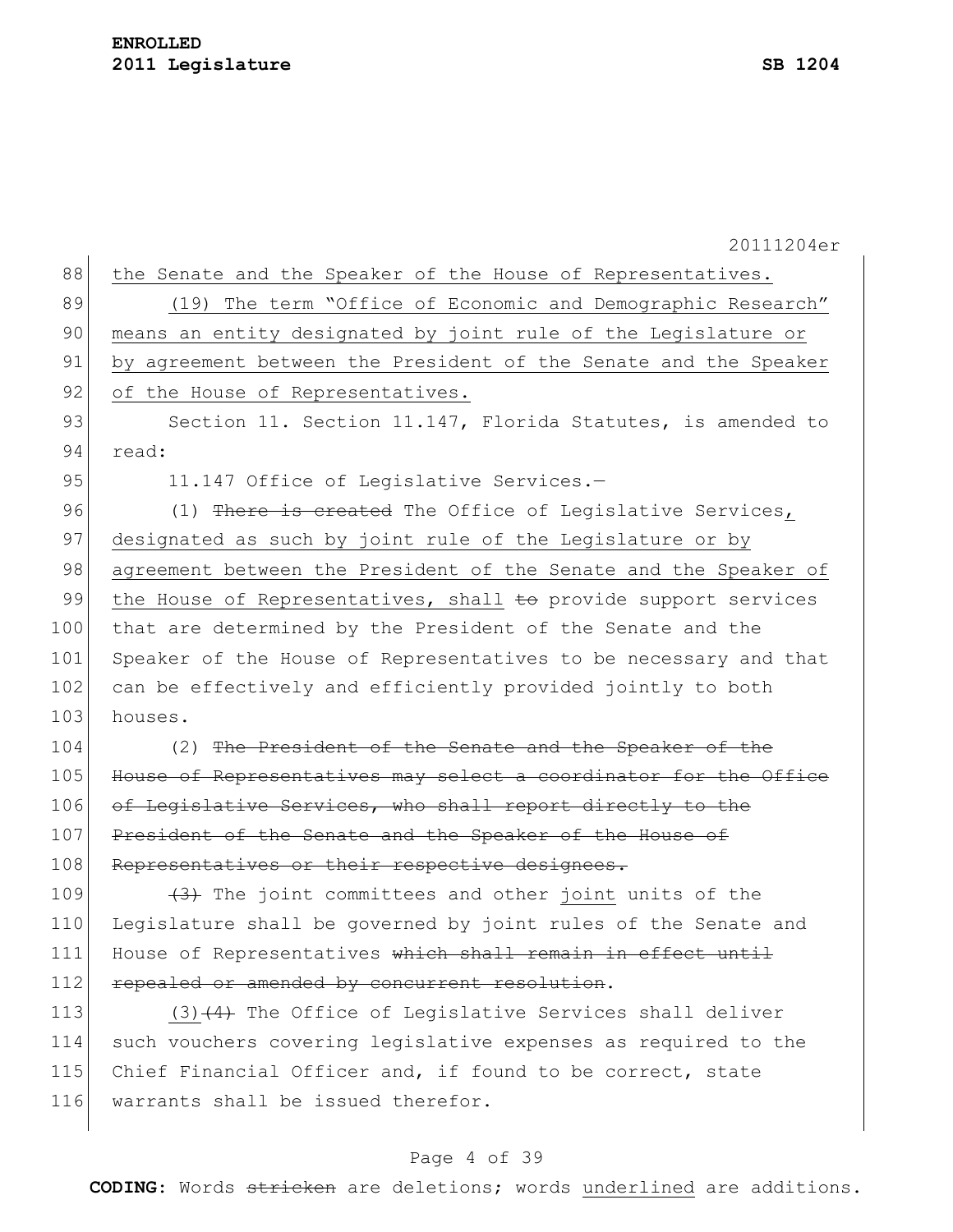|     | 20111204er                                                       |  |  |  |  |
|-----|------------------------------------------------------------------|--|--|--|--|
| 117 | Section 12. Section 11.40, Florida Statutes, is amended to       |  |  |  |  |
| 118 | read:                                                            |  |  |  |  |
| 119 | 11.40 Legislative Auditing Committee.-                           |  |  |  |  |
| 120 | (1) There is created a standing joint committee of the           |  |  |  |  |
| 121 | Legislature designated the Legislative Auditing Committee,       |  |  |  |  |
| 122 | composed of 10 members as follows: 5 members of the Senate, to   |  |  |  |  |
| 123 | be appointed by the President of the Senate, and 5 members of    |  |  |  |  |
| 124 | the House of Representatives, to be appointed by the Speaker of  |  |  |  |  |
| 125 | the House of Representatives. The terms of members shall be for  |  |  |  |  |
| 126 | 2 years and shall run from the organization of one Legislature   |  |  |  |  |
| 127 | to the organization of the next Legislature. Vacancies occurring |  |  |  |  |
| 128 | during the interim period shall be filled in the same manner as  |  |  |  |  |
| 129 | the original appointment. The members of the committee shall     |  |  |  |  |
| 130 | elect a chair and vice chair. During the 2-year term, a member   |  |  |  |  |
| 131 | of each house shall serve as chair for 1 year.                   |  |  |  |  |
| 132 | (2) The committee shall be governed by joint rules of the        |  |  |  |  |
| 133 | Senate and House of Representatives which shall remain in effect |  |  |  |  |
| 134 | until repealed or amended by concurrent resolution.              |  |  |  |  |
| 135 | (3) The Legislative Auditing Committee may direct the            |  |  |  |  |
| 136 | Auditor General or the Office of Program Policy Analysis and     |  |  |  |  |
| 137 | Government Accountability to conduct an audit, review, or        |  |  |  |  |
| 138 | examination of any entity or record described in s. 11.45(2) or  |  |  |  |  |
| 139 | $(3)$ .                                                          |  |  |  |  |
| 140 | $(1)$ $(4)$ The Legislative Auditing Committee:                  |  |  |  |  |
| 141 | (a) may take under investigation any matter within the           |  |  |  |  |
| 142 | scope of an audit, review, or examination either completed or    |  |  |  |  |
| 143 | then being conducted by the Auditor General or the Office of     |  |  |  |  |
| 144 | Program Policy Analysis and Government Accountability, and, in   |  |  |  |  |
| 145 | connection with such investigation, may exercise the powers of   |  |  |  |  |
|     |                                                                  |  |  |  |  |

# Page 5 of 39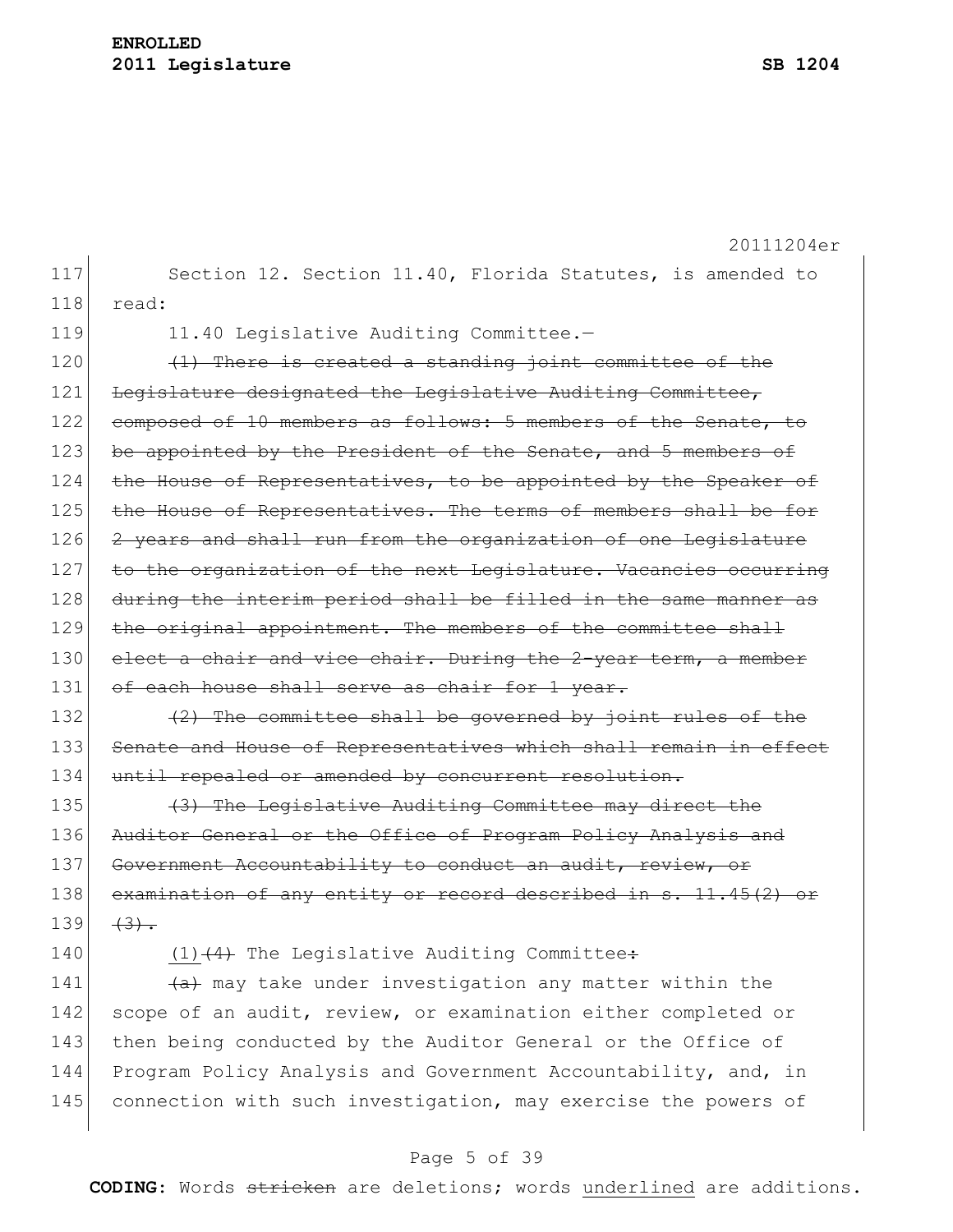146 subpoena by law vested in a standing committee of the 147 Leqislature.

148 (b) Shall provide oversight and management of the website 149 developed pursuant to s. 215.985.

150 (2) $\left(5\right)$  Following notification by the Auditor General, the 151 Department of Financial Services, or the Division of Bond 152 Finance of the State Board of Administration of the failure of a 153 local governmental entity, district school board, charter 154 school, or charter technical career center to comply with the 155 applicable provisions within s.  $11.45(5) - (7)$ , s.  $218.32(1)$ , or 156 s. 218.38, the Legislative Auditing Committee may schedule a 157 hearing to. If a hearing is scheduled, the committee shall 158 determine if the entity should be subject to further state 159 action. If the committee determines that the entity should be 160 subject to further state action, the committee shall:

161 (a) In the case of a local governmental entity or district 162 school board, direct the Department of Revenue and the 163 Department of Financial Services to withhold any funds not 164 pledged for bond debt service satisfaction which are payable to 165 such entity until the entity complies with the law. The 166 committee shall specify the date such action shall begin, and 167 the directive must be received by the Department of Revenue and 168 the Department of Financial Services 30 days before the date of 169 the distribution mandated by law. The Department of Revenue and 170 the Department of Financial Services may implement the 171 provisions of this paragraph.

172 (b) In the case of a special district, notify the 173 Department of Community Affairs that the special district has 174 failed to comply with the law. Upon receipt of notification, the

#### Page 6 of 39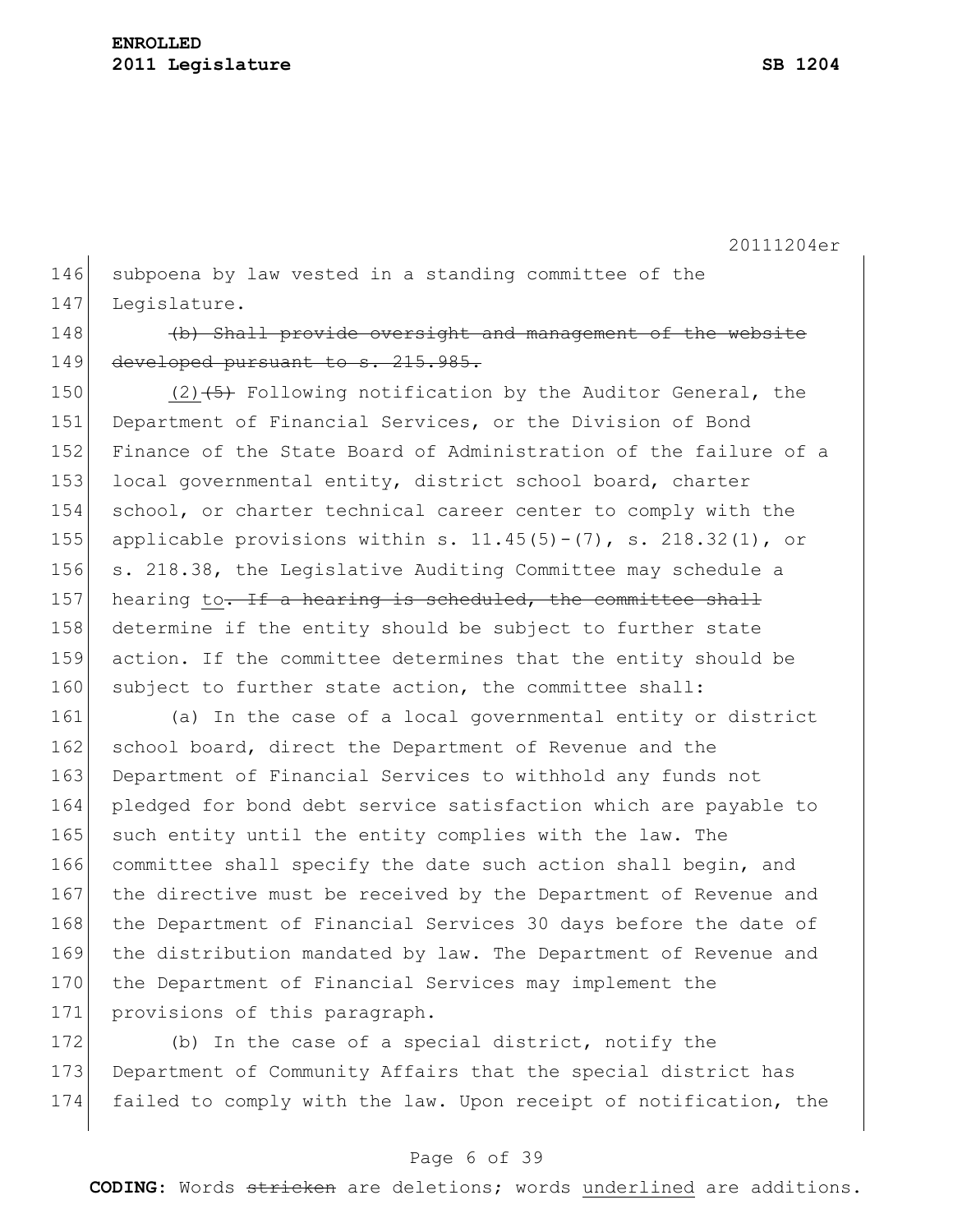175 Department of Community Affairs shall proceed pursuant to the 176 provisions specified in s. 189.421.

177 (c) In the case of a charter school or charter technical 178 career center, notify the appropriate sponsoring entity, which 179 may terminate the charter pursuant to ss. 1002.33 and 1002.34.

180 (3) $(6)$  (a) As used in this subsection, "independent contract 181 auditor" means a state-licensed certified public accountant or 182 firm with which a state-licensed certified public accountant is 183 currently employed or associated who is actively engaged in the 184 accounting profession.

185 (b) Audits specified in this subsection cover the quarterly 186 compensation reports for the previous calendar year for a random 187 sample of 3 percent of all legislative branch lobbying firms and 188 a random sample of 3 percent of all executive branch lobbying 189 firms calculated using as the total number of such lobbying 190 firms those filing a compensation report for the preceding 191 calendar year. The committee shall provide for a system of 192 random selection of the lobbying firms to be audited.

193 (c) The committee shall create and maintain a list of not 194 less than 10 independent contract auditors approved to conduct 195 the required audits. Each lobbying firm selected for audit in 196 the random audit process may designate one of the independent 197 contract auditors from the committee's approved list. Upon 198 failure for any reason of a lobbying firm selected in the random 199 selection process to designate an independent contract auditor 200 from the committee's list within 30 calendar days after being 201 notified by the committee of its selection, the committee shall 202 assign one of the available independent contract auditors from 203 the approved list to perform the required audit. No independent

#### Page 7 of 39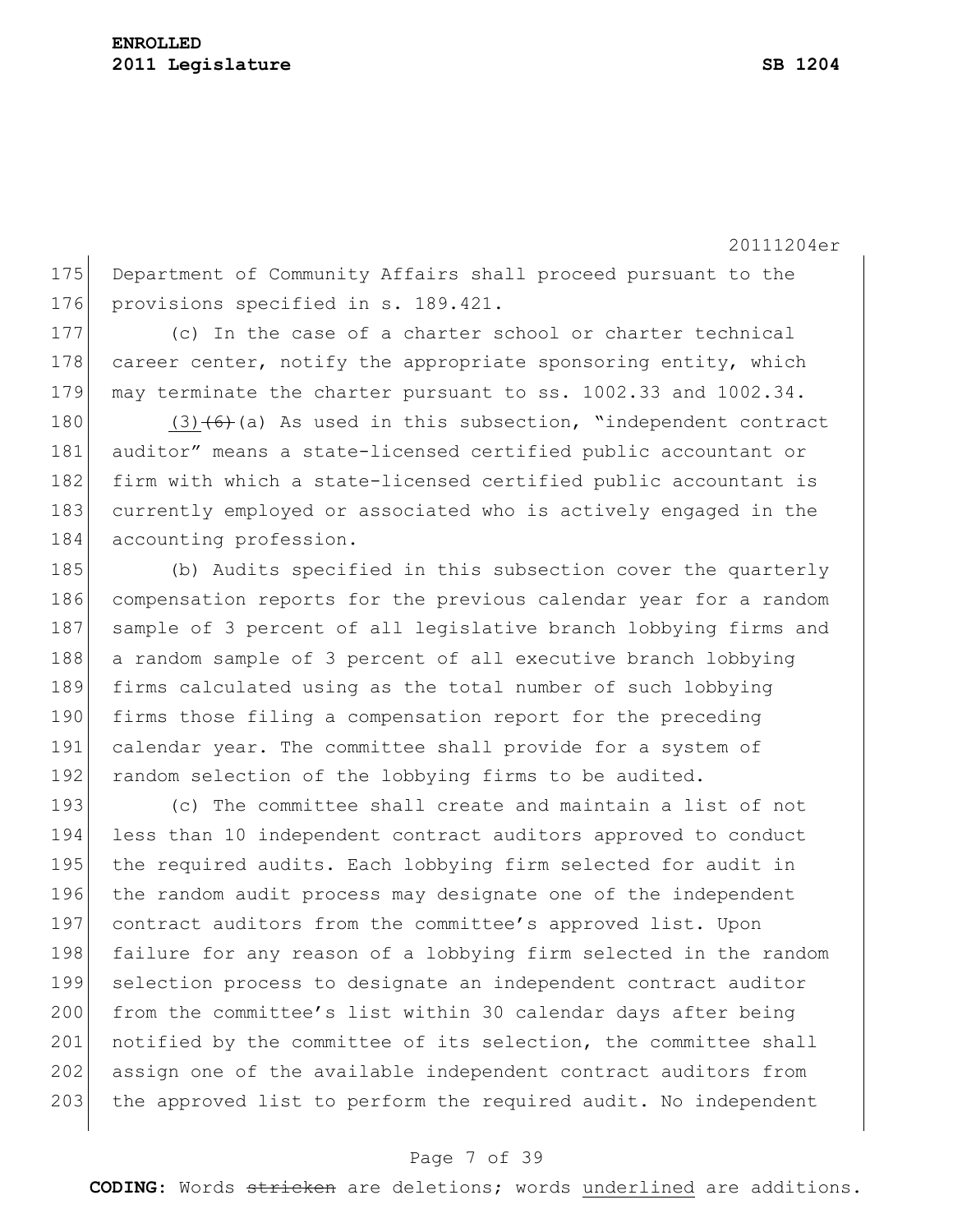204 contract auditor, whether designated by the lobbying firm or by  $205$  the committee, may perform the audit of a lobbying firm where 206 the auditor and lobbying firm have ever had a direct personal 207 relationship or any professional accounting, auditing, tax 208 advisory, or tax preparing relationship with each other. The 209 committee shall obtain a written, sworn certification subject to 210 s. 837.06, both from the randomly selected lobbying firm and 211 from the proposed independent contract auditor, that no such 212 relationship has ever existed.

213 (d) Each independent contract auditor shall be engaged by 214 and compensated solely by the state for the work performed in 215 accomplishing an audit under this subsection.

216 (e) Any violations of law, deficiencies, or material 217 misstatements discovered and noted in an audit report shall be 218 clearly identified in the audit report and be determined under 219 the rules of either house of the Legislature or under the joint 220 rules, as applicable.

221 (f) If any lobbying firm fails to give full, frank, and 222 prompt cooperation and access to books, records, and associated 223 backup documents as requested in writing by the auditor, that 224 failure shall be clearly noted by the independent contract 225 auditor in the report of audit.

226 (g) The committee shall establish procedures for the 227 selection of independent contract auditors desiring to enter 228 into audit contracts pursuant to this subsection. Such 229 procedures shall include, but not be limited to, a rating system 230 that takes into account pertinent information, including the 231 independent contract auditor's fee proposals for participating 232 in the process. All contracts under this subsection between an

#### Page 8 of 39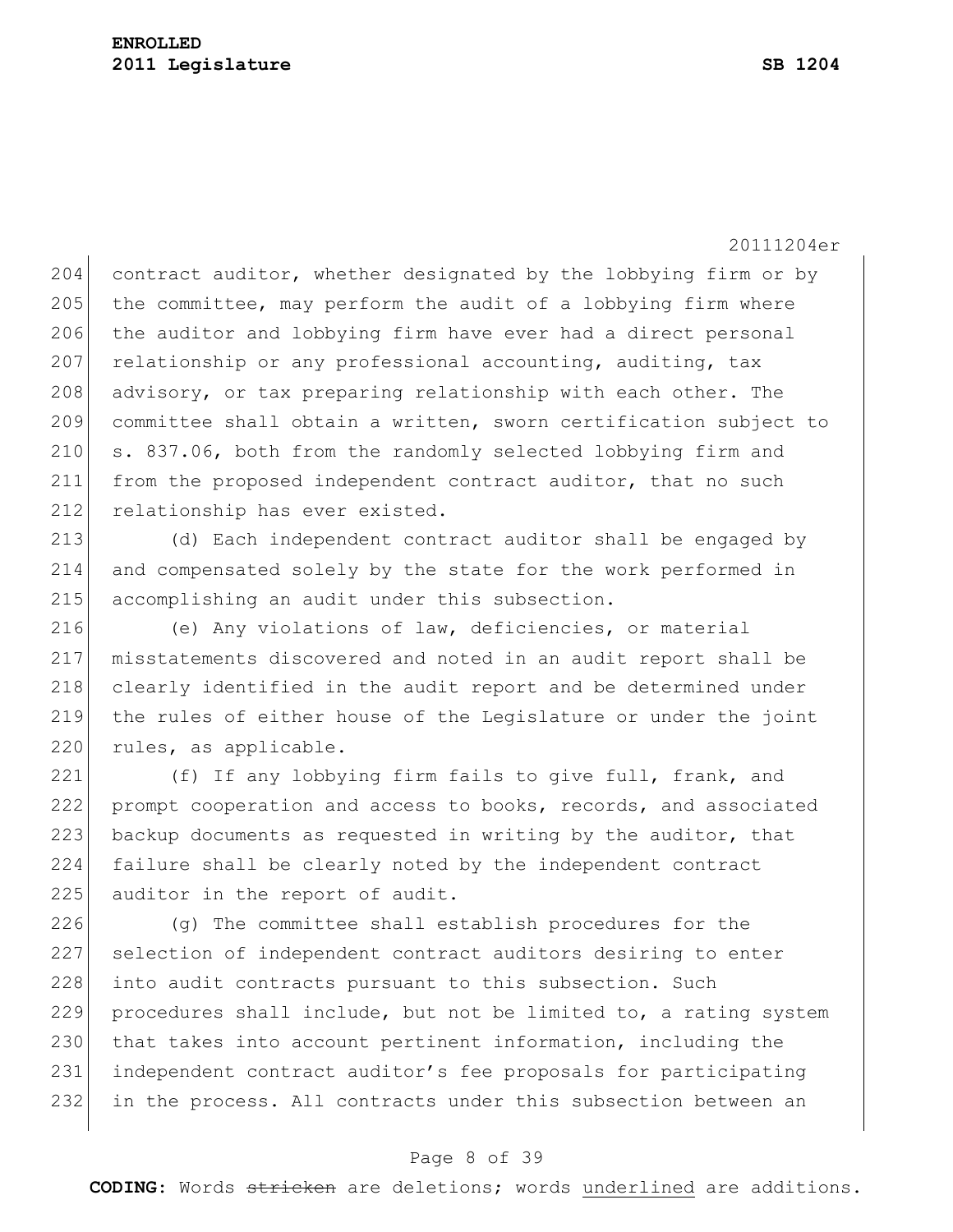233 independent contract auditor and the Speaker of the House of 234 Representatives and the President of the Senate shall be 235 terminable by either party at any time upon written notice to 236 the other, and such contracts may contain such other terms and 237 conditions as the Speaker of the House of Representatives and 238 the President of the Senate deem appropriate under the 239 circumstances.

240 (h) The committee shall adopt guidelines that govern random 241 audits and field investigations conducted pursuant to this 242 subsection. The quidelines shall ensure that similarly situated 243 compensation reports are audited in a uniform manner. The 244 guidelines shall also be formulated to encourage compliance and 245 detect violations of the legislative and executive lobbying 246 compensation reporting requirements in ss. 11.045 and 112.3215 247 and to ensure that each audit is conducted with maximum 248 efficiency in a cost-effective manner. In adopting the 249 guidelines, the committee shall consider relevant guidelines and 250 standards of the American Institute of Certified Public 251 Accountants to the extent that such quidelines and standards are 252 applicable and consistent with the purposes set forth in this 253 subsection.

254 (i) All audit reports of legislative lobbying firms shall, 255 upon completion by an independent contract auditor, be delivered 256 to the President of the Senate and the Speaker of the House of 257 Representatives for their respective review and handling. All 258 audit reports of executive branch lobbyists, upon completion by 259 an independent contract auditor, shall be delivered by the 260 auditor to the Commission on Ethics.

261 Section 13. Subsections (1) and (6) and paragraphs (a),

#### Page 9 of 39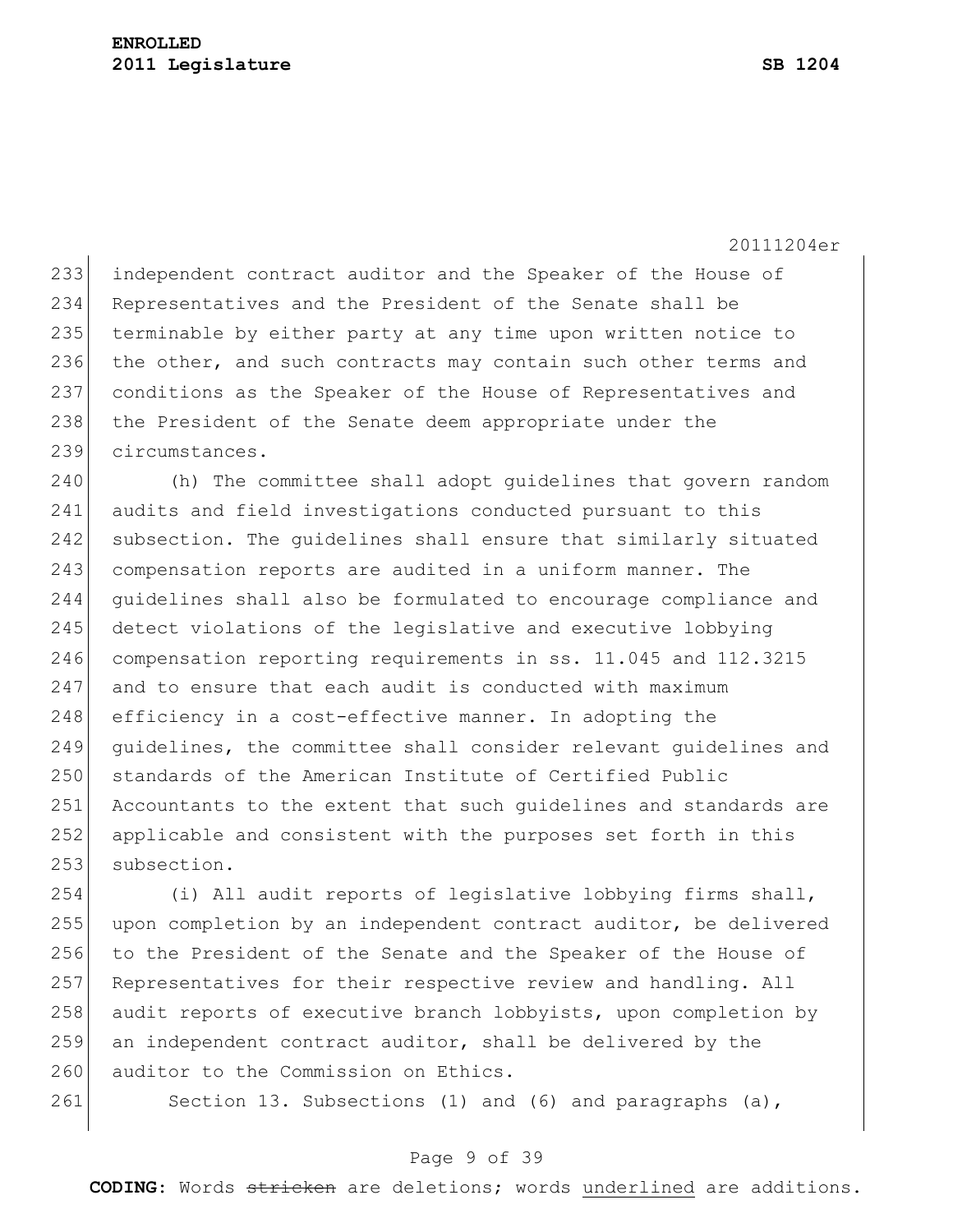262 (b), and (d) of subsection  $(7)$  of section 11.45, Florida 263 Statutes, are amended to read:

264 11.45 Definitions; duties; authorities; reports; rules.-

265 (1) DEFINITIONS.—As used in ss. 11.40-11.511 <del>11.40-11.513</del>, 266 the term:

267 (a) "Audit" means a financial audit, operational audit, or 268 performance audit.

269 (b) "County agency" means a board of county commissioners 270 or other legislative and governing body of a county, however 271 styled, including that of a consolidated or metropolitan 272 government, a clerk of the circuit court, a separate or ex 273 officio clerk of the county court, a sheriff, a property 274 appraiser, a tax collector, a supervisor of elections, or any 275 other officer in whom any portion of the fiscal duties of the 276 above are under law separately placed.

277 (c) "Financial audit" means an examination of financial 278 statements in order to express an opinion on the fairness with 279 which they are presented in conformity with generally accepted 280 accounting principles and an examination to determine whether 281 operations are properly conducted in accordance with legal and 282 regulatory requirements. Financial audits must be conducted in 283 accordance with generally accepted auditing standards and 284 government auditing standards as adopted by the Board of 285 Accountancy.

286  $(d)$  "Governmental entity" means a state agency, a county 287 agency, or any other entity, however styled, that independently 288 exercises any type of state or local governmental function.

289 (e) "Local governmental entity" means a county agency, 290 municipality, or special district as defined in s. 189.403, but

#### Page 10 of 39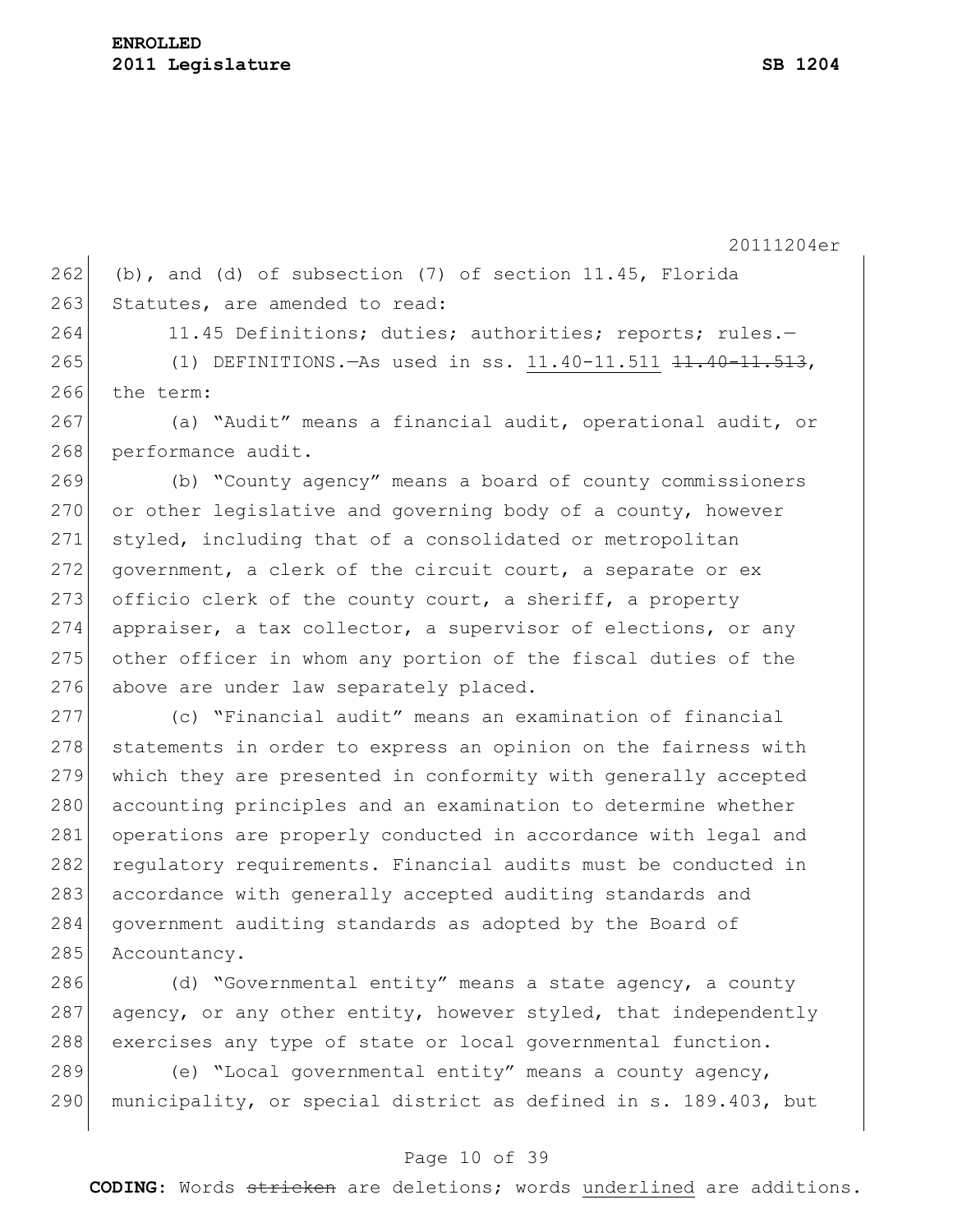does not include any housing authority established under chapter 421.

293 (f) "Management letter" means a statement of the auditor's comments and recommendations.

 (g) "Operational audit" means a financial-related audit 296 whose purpose is to evaluate management's performance in administering assigned responsibilities in accordance with 298 applicable laws, administrative rules, and other guidelines and to determine the extent to which the internal control, as designed and placed in operation, promotes and encourages the achievement of management's control objectives in the categories 302 of compliance, economic and efficient operations, reliability of 303 financial records and reports, and safequarding of assets.

 (h) "Performance audit" means an examination of a program, activity, or function of a governmental entity, conducted in accordance with applicable government auditing standards or auditing and evaluation standards of other appropriate authoritative bodies. The term includes an examination of issues related to:

310 1. Economy, efficiency, or effectiveness of the program.

 2. Structure or design of the program to accomplish its goals and objectives.

313 3. Adequacy of the program to meet the needs identified by the Legislature or governing body.

 4. Alternative methods of providing program services or products.

 5. Goals, objectives, and performance measures used by the agency to monitor and report program accomplishments. 6. The accuracy or adequacy of public documents, reports,

### Page 11 of 39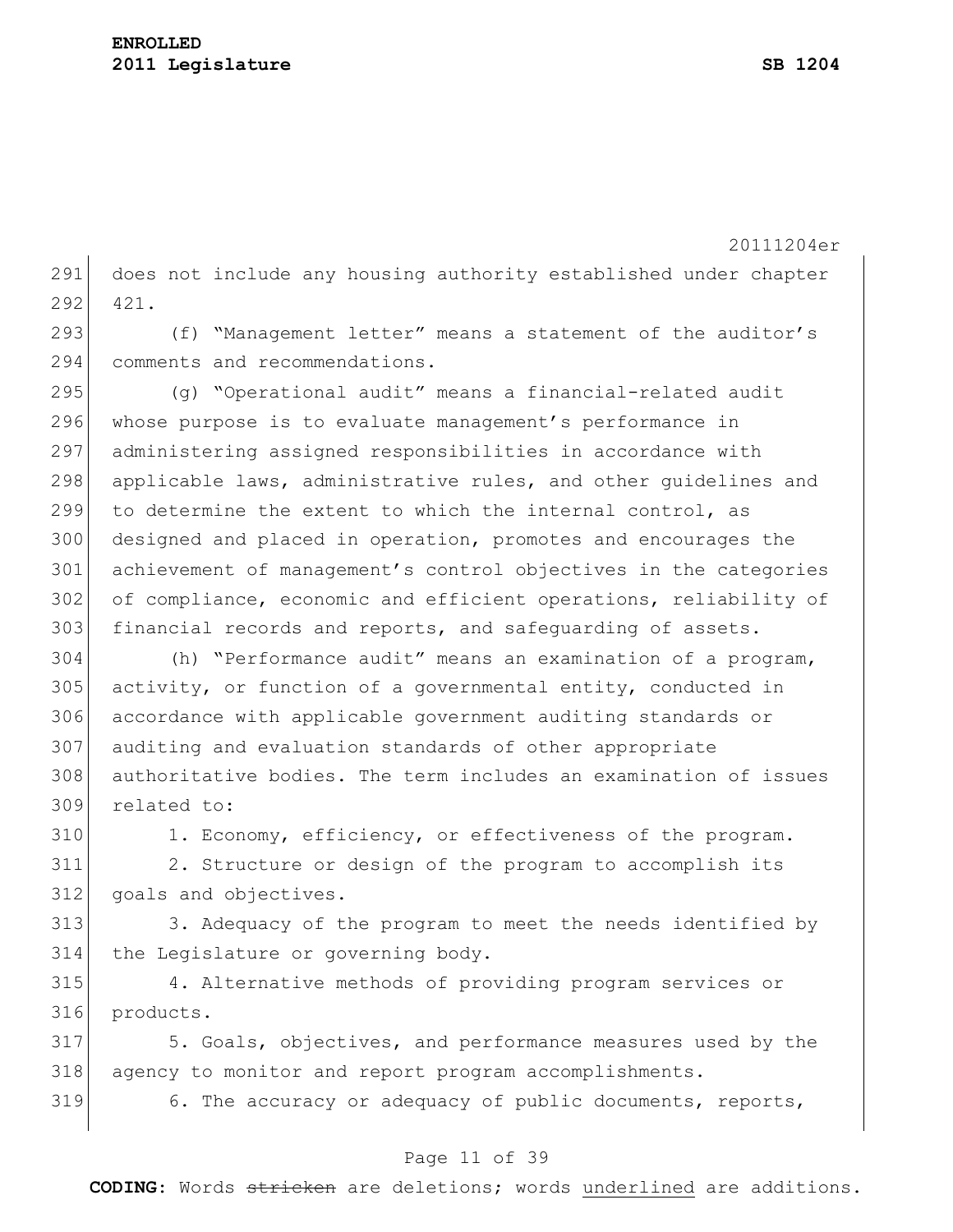320 or requests prepared under the program by state agencies. 321 7. Compliance of the program with appropriate policies, rules, or laws. 8. Any other issues related to governmental entities as directed by the Legislative Auditing Committee. (i) "Political subdivision" means a separate agency or unit 326 of local government created or established by law and includes, but is not limited to, the following and the officers thereof: authority, board, branch, bureau, city, commission, consolidated government, county, department, district, institution, 330 metropolitan government, municipality, office, officer, public 331 corporation, town, or village. (j) "State agency" means a separate agency or unit of state government created or established by law and includes, but is not limited to, the following and the officers thereof: authority, board, branch, bureau, commission, department, division, institution, office, officer, or public corporation, as the case may be, except any such agency or unit within the legislative branch of state government other than the Florida Public Service Commission. (6) REQUEST BY A LOCAL GOVERNMENTAL ENTITY FOR AN AUDIT BY THE AUDITOR GENERAL.—Whenever a local governmental entity requests the Auditor General to conduct an audit of all or part of its operations and the Auditor General conducts the audit under his or her own authority or at the direction of the

 Legislative Auditing Committee, the expenses of the audit shall be paid by the local governmental entity. The Auditor General shall estimate the cost of the audit. Fifty percent of the cost estimate shall be paid by the local governmental entity before

#### Page 12 of 39

**CODING**: Words stricken are deletions; words underlined are additions.

20111204er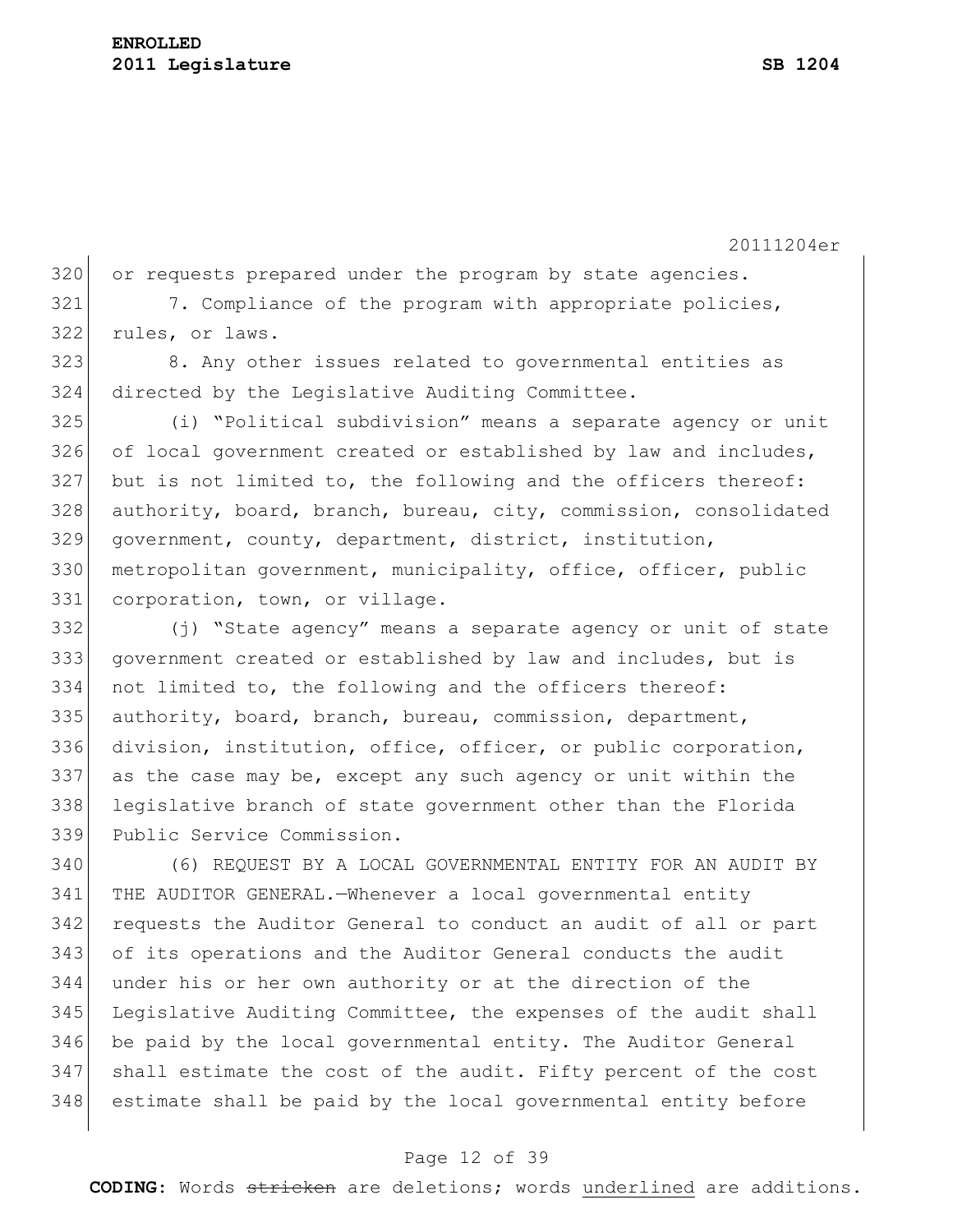the initiation of the audit and deposited into the General 350 Revenue Fund of the state. After the completion of the audit, the Auditor General shall notify the local governmental entity of the actual cost of the audit. The local governmental entity shall remit the remainder of the cost of the audit to the Auditor General for deposit into the General Revenue Fund of the state. If the local governmental entity fails to comply with paying the remaining cost of the audit, the Auditor General 357 shall notify the Legislative Auditing Committee. The committee shall proceed in accordance with s. 11.40(5).

(7) AUDITOR GENERAL REPORTING REQUIREMENTS.—

 (a) The Auditor General shall notify the Legislative Auditing Committee of any local governmental entity, district 362 school board, charter school, or charter technical career center 363 that does not comply with the reporting requirements of s. 364 218.39. The committee shall proceed in accordance with s.  $11.40(5)$ .

 (b) The Auditor General, in consultation with the Board of Accountancy, shall review all audit reports submitted pursuant to s. 218.39. The Auditor General shall request any significant items that were omitted in violation of a rule adopted by the Auditor General. The items must be provided within 45 days after 371 the date of the request. If the governmental entity does not comply with the Auditor General's request, the Auditor General 373 shall notify the Legislative Auditing Committee. The committee shall proceed in accordance with s. 11.40(5).

375 (d) During the Auditor General's review of audit reports, 376 he or she shall contact those units of local government, as defined in s. 218.403, that are not in compliance with s.

#### Page 13 of 39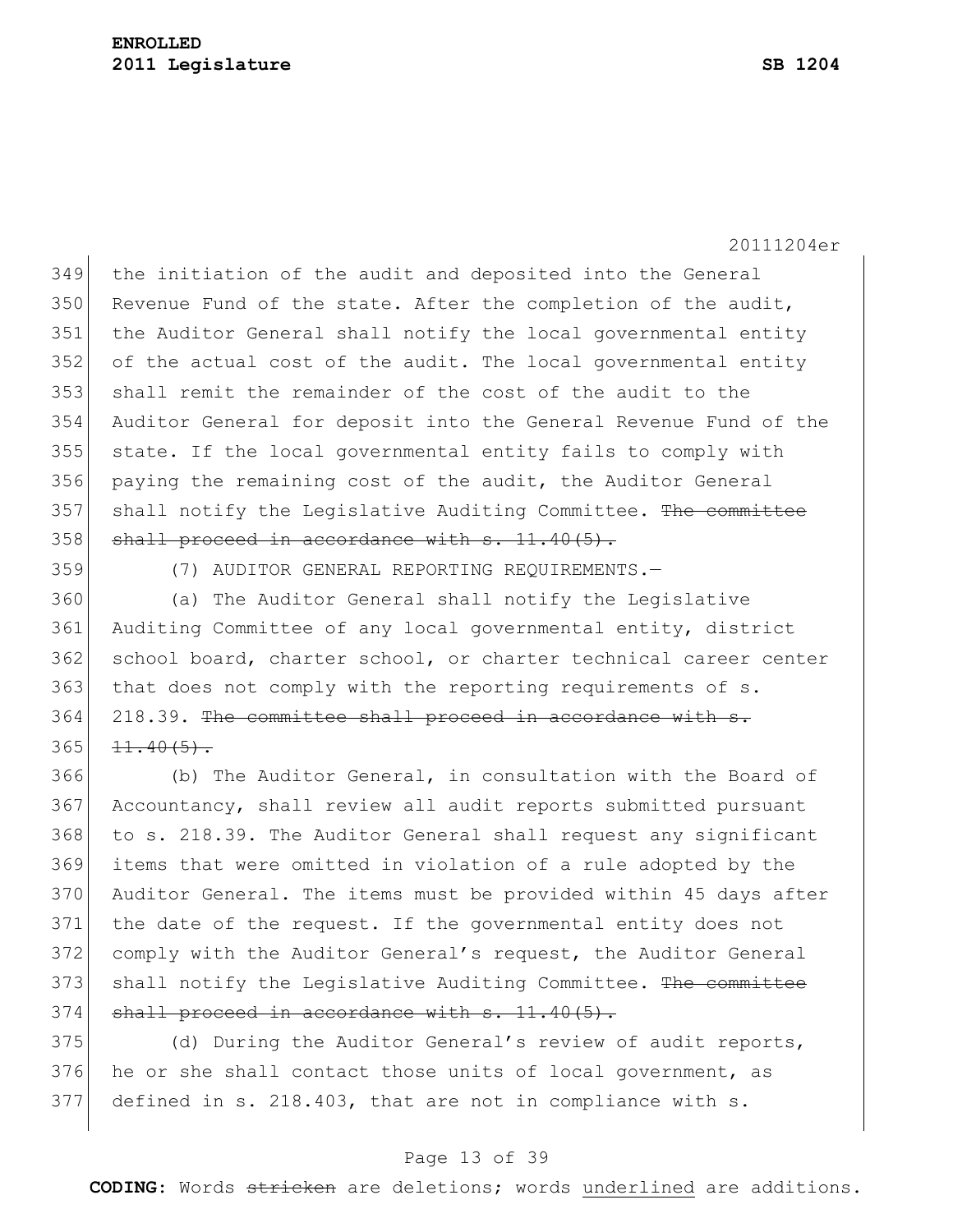|     | 20111204er                                                       |  |  |  |  |  |
|-----|------------------------------------------------------------------|--|--|--|--|--|
| 378 | 218.415 and request evidence of corrective action. The unit of   |  |  |  |  |  |
| 379 | local government shall provide the Auditor General with evidence |  |  |  |  |  |
| 380 | of corrective action within 45 days after the date it is         |  |  |  |  |  |
| 381 | requested by the Auditor General. If the unit of local           |  |  |  |  |  |
| 382 | government fails to comply with the Auditor General's request,   |  |  |  |  |  |
| 383 | the Auditor General shall notify the Legislative Auditing        |  |  |  |  |  |
| 384 | Committee. The committee shall proceed in accordance with s.     |  |  |  |  |  |
| 385 | $11.40(5)$ .                                                     |  |  |  |  |  |
| 386 | Section 14. Section 11.51, Florida Statutes, is amended to       |  |  |  |  |  |
| 387 | read:                                                            |  |  |  |  |  |
| 388 | 11.51 Office of Program Policy Analysis and Government           |  |  |  |  |  |
| 389 | Accountability.-                                                 |  |  |  |  |  |
| 390 | (1) There is hereby created the Office of Program Policy         |  |  |  |  |  |
| 391 | Analysis and Government Accountability as a unit of the Office   |  |  |  |  |  |
| 392 | of the Auditor General appointed pursuant to s. 11.42. The       |  |  |  |  |  |
| 393 | office shall perform independent examinations, program reviews,  |  |  |  |  |  |
| 394 | and other projects as provided by general law, as provided by    |  |  |  |  |  |
| 395 | concurrent resolution, or as directed by the Legislative         |  |  |  |  |  |
| 396 | Auditing Committee, and shall provide recommendations, training, |  |  |  |  |  |
| 397 | or other services to assist the Legislature.                     |  |  |  |  |  |
| 398 | (2) The Office of Program Policy Analysis and Government         |  |  |  |  |  |
| 399 | Accountability is independent of the Auditor General appointed   |  |  |  |  |  |
| 400 | pursuant to s. 11.42 for purposes of general policies            |  |  |  |  |  |
| 401 | established by the Legislative Auditing Committee.               |  |  |  |  |  |
| 402 | (3) The Office of Program Policy Analysis and Government         |  |  |  |  |  |
| 403 | Accountability shall maintain a schedule of examinations of      |  |  |  |  |  |
| 404 | state programs.                                                  |  |  |  |  |  |
| 405 | $(1)$ $(4)$ The Office of Program Policy Analysis and Government |  |  |  |  |  |
| 406 | Accountability is authorized to examine all entities and records |  |  |  |  |  |
|     |                                                                  |  |  |  |  |  |

# Page 14 of 39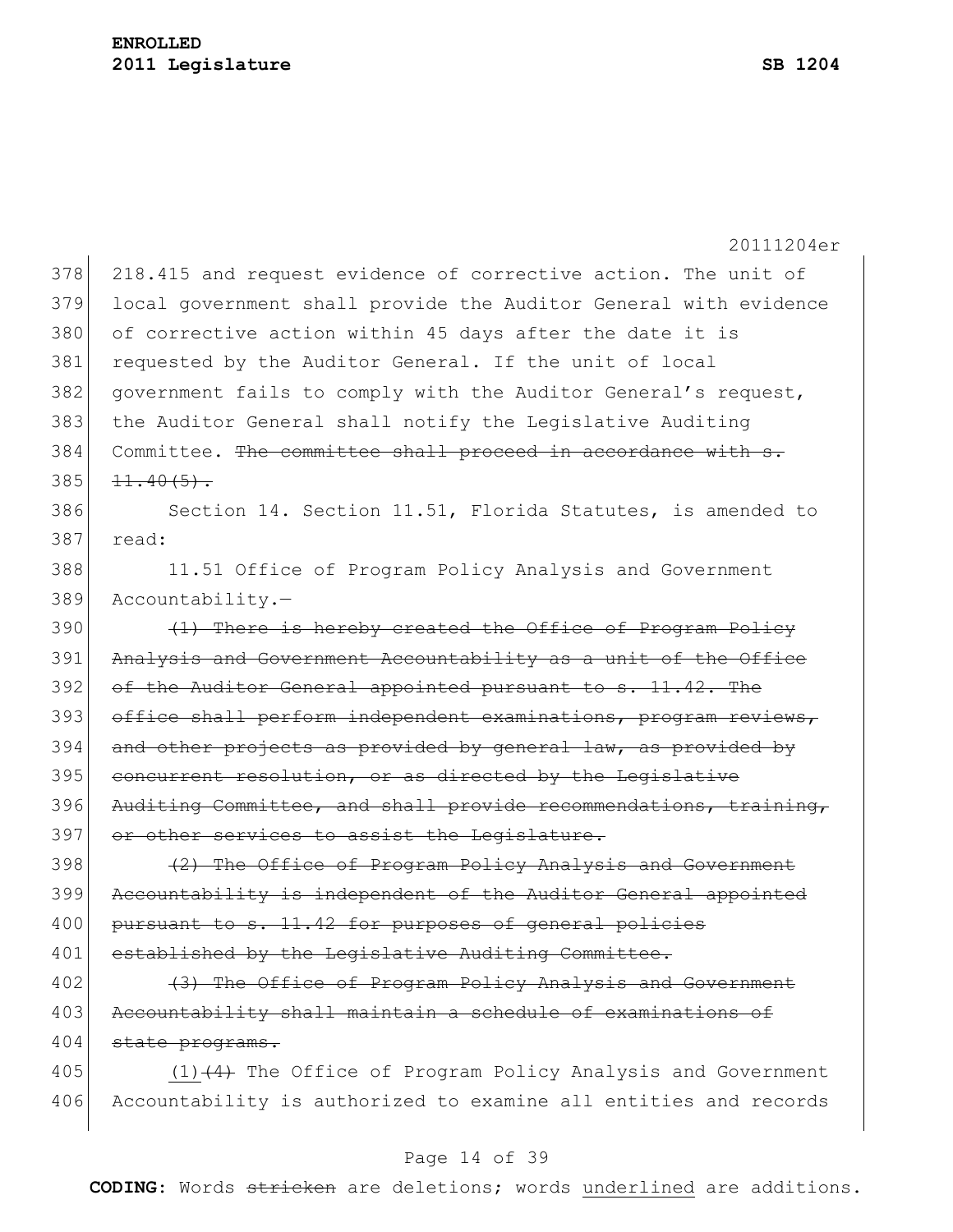407 listed in s. 11.45(3).

408 (2) $\left(5\right)$  At the conclusion of an examination, the designated 409 representative of the director of the Office of Program Policy 410 Analysis and Government Accountability shall discuss the 411 examination with the official whose office is examined and 412 submit to that official the Office of Program Policy Analysis 413 and Government Accountability's preliminary findings. If the 414 official is not available for receipt of the preliminary 415 findings, clearly designated as such, delivery thereof is 416 presumed to be made when it is delivered to his or her office. 417 Whenever necessary, the Office of Program Policy Analysis and 418 Government Accountability may request the official to submit his 419 or her written statement of explanation or rebuttal within 15 420 days after the receipt of the findings. If the response time is 421 not requested to be within 15 days, the official shall submit 422 his or her response within 30 days after receipt of the 423 preliminary findings.

424  $(3)$  (6) No later than 18 months after the release of a 425 report of the Office of Program Policy Analysis and Government 426 Accountability, the agencies that are the subject of that report 427 shall provide data and other information that describes with 428 specificity what the agencies have done to respond to the 429 recommendations contained in the report. The Office of Program 430 Policy Analysis and Government Accountability may verify the 431 data and information provided by the agencies. If the data and 432 information provided by the agencies are deemed sufficient and 433 accurate, the Office of Program Policy Analysis and Government 434 Accountability shall report to the Legislative Auditing 435 Committee and to the legislative standing committees concerned

#### Page 15 of 39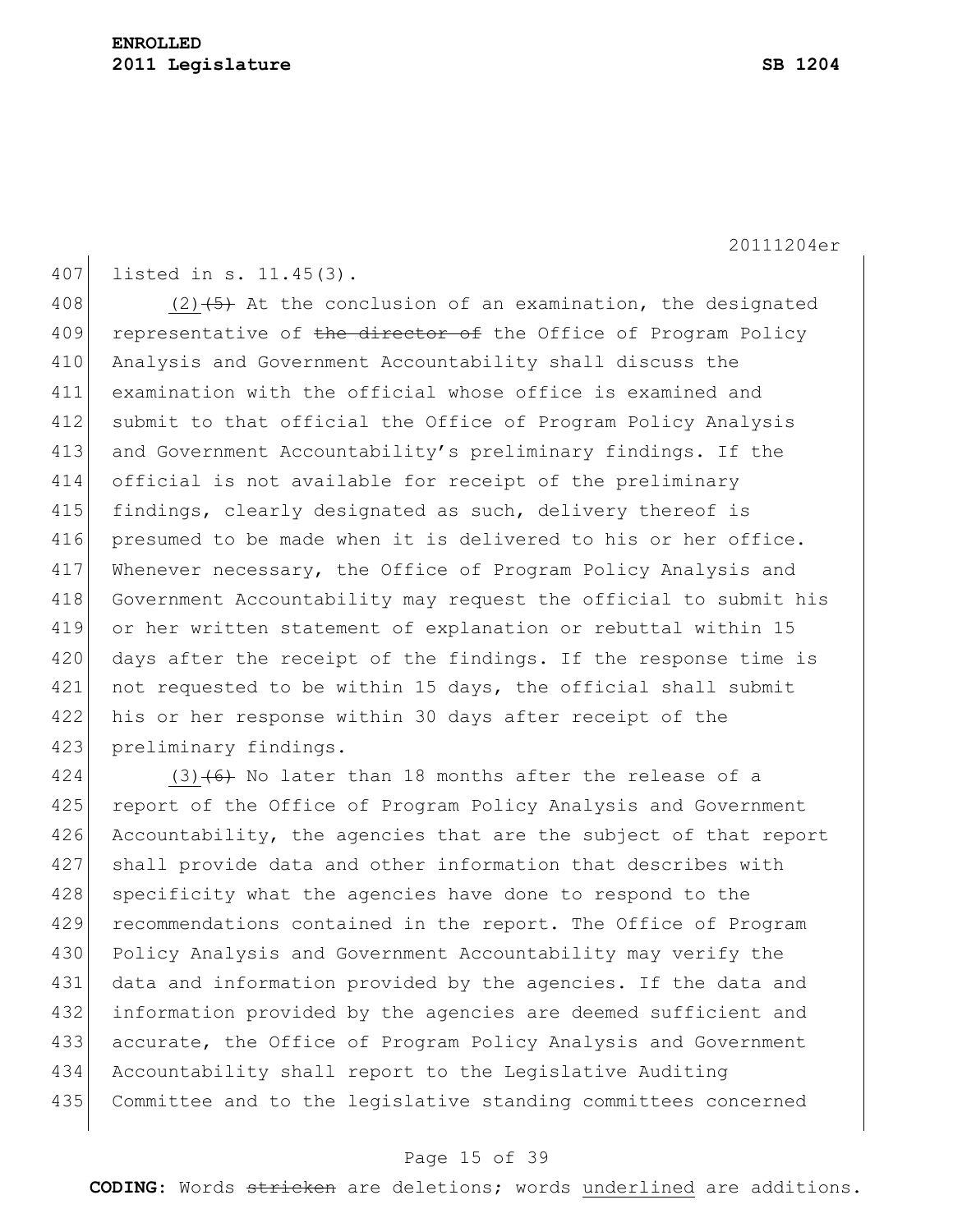|     | 20111204er                                                      |  |  |  |  |  |
|-----|-----------------------------------------------------------------|--|--|--|--|--|
| 436 | with the subject areas of the audit. The report shall include a |  |  |  |  |  |
| 437 | summary of the agencies' responses, the evaluation of those     |  |  |  |  |  |
| 438 | responses, and any recommendations deemed to be appropriate.    |  |  |  |  |  |
| 439 | Section 15. Subsection (1) of section 29.0085, Florida          |  |  |  |  |  |
| 440 | Statutes, is amended to read:                                   |  |  |  |  |  |
| 441 | 29.0085 Annual statement of certain revenues and                |  |  |  |  |  |
| 442 | expenditures.-                                                  |  |  |  |  |  |
| 443 | (1) Each county shall submit annually to the Chief              |  |  |  |  |  |
| 444 | Financial Officer a statement of revenues and expenditures as   |  |  |  |  |  |
| 445 | set forth in this section in the form and manner prescribed by  |  |  |  |  |  |
| 446 | the Chief Financial Officer in consultation with the President  |  |  |  |  |  |
| 447 | of the Senate and the Speaker of the House of Representatives   |  |  |  |  |  |
| 448 | Legislative Committee on Intergovernmental Relations, provided  |  |  |  |  |  |
| 449 | that such statement identify total county expenditures on each  |  |  |  |  |  |
| 450 | of the services outlined in s. 29.008.                          |  |  |  |  |  |
| 451 | Section 16. Paragraph (a) of subsection (9) of section          |  |  |  |  |  |
| 452 | 112.313, Florida Statutes, is amended to read:                  |  |  |  |  |  |
| 453 | 112.313 Standards of conduct for public officers, employees     |  |  |  |  |  |
| 454 | of agencies, and local government attorneys.-                   |  |  |  |  |  |
| 455 | (9) POSTEMPLOYMENT RESTRICTIONS; STANDARDS OF CONDUCT FOR       |  |  |  |  |  |
| 456 | LEGISLATORS AND LEGISLATIVE EMPLOYEES.-                         |  |  |  |  |  |
| 457 | (a) 1. It is the intent of the Legislature to implement by      |  |  |  |  |  |
| 458 | statute the provisions of s. 8(e), Art. II of the State         |  |  |  |  |  |
| 459 | Constitution relating to legislators, statewide elected         |  |  |  |  |  |
| 460 | officers, appointed state officers, and designated public       |  |  |  |  |  |
| 461 | employees.                                                      |  |  |  |  |  |
| 462 | 2. As used in this paragraph:                                   |  |  |  |  |  |
| 463 | a. "Employee" means:                                            |  |  |  |  |  |
| 464 | (I) Any person employed in the executive or legislative         |  |  |  |  |  |
|     |                                                                 |  |  |  |  |  |
|     |                                                                 |  |  |  |  |  |

# Page 16 of 39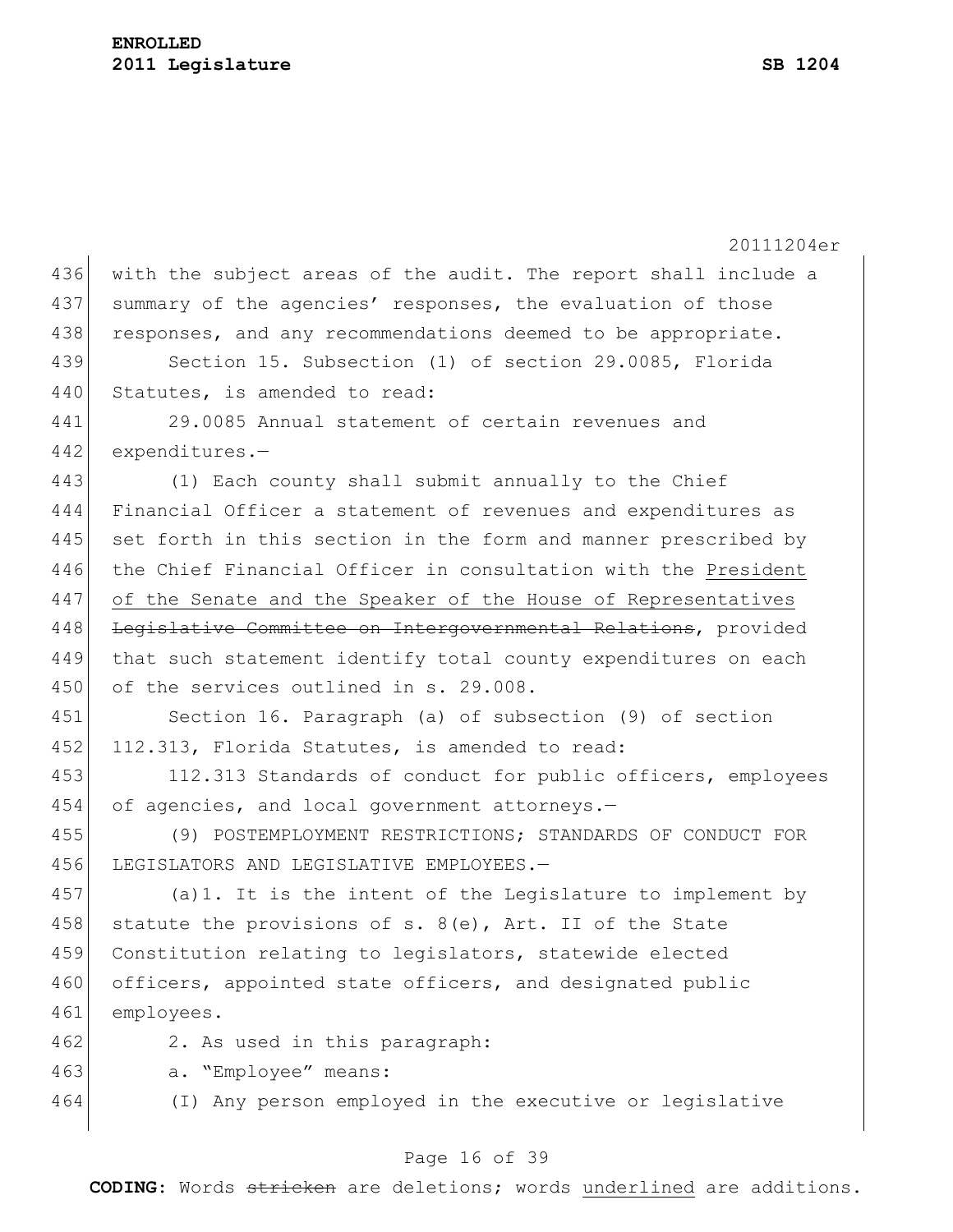465 branch of government holding a position in the Senior Management 466 Service as defined in s. 110.402 or any person holding a 467 position in the Selected Exempt Service as defined in s. 110.602 468 or any person having authority over policy or procurement 469 employed by the Department of the Lottery.

470 (II) The Auditor General, the director of the Office of 471 Program Policy Analysis and Government Accountability, the 472 Sergeant at Arms and Secretary of the Senate, and the Sergeant 473 at Arms and Clerk of the House of Representatives.

474 (III) The executive director of the Legislative Committee 475 on Intergovernmental Relations and the executive director and 476 deputy executive director of the Commission on Ethics.

477 (IV) An executive director, staff director, or deputy staff 478 director of each joint committee, standing committee, or select 479 committee of the Legislature; an executive director, staff 480 director, executive assistant, analyst, or attorney of the 481 Office of the President of the Senate, the Office of the Speaker 482 of the House of Representatives, the Senate Majority Party 483 Office, Senate Minority Party Office, House Majority Party 484 Office, or House Minority Party Office; or any person, hired on 485 a contractual basis, having the power normally conferred upon 486 such persons, by whatever title.

487 (V) The Chancellor and Vice Chancellors of the State 488 University System; the general counsel to the Board of Governors 489 of the State University System; and the president, provost, vice 490 presidents, and deans of each state university.

491 (VI) Any person, including an other-personal-services 492 employee, having the power normally conferred upon the positions 493 referenced in this sub-subparagraph.

#### Page 17 of 39

**CODING**: Words stricken are deletions; words underlined are additions.

20111204er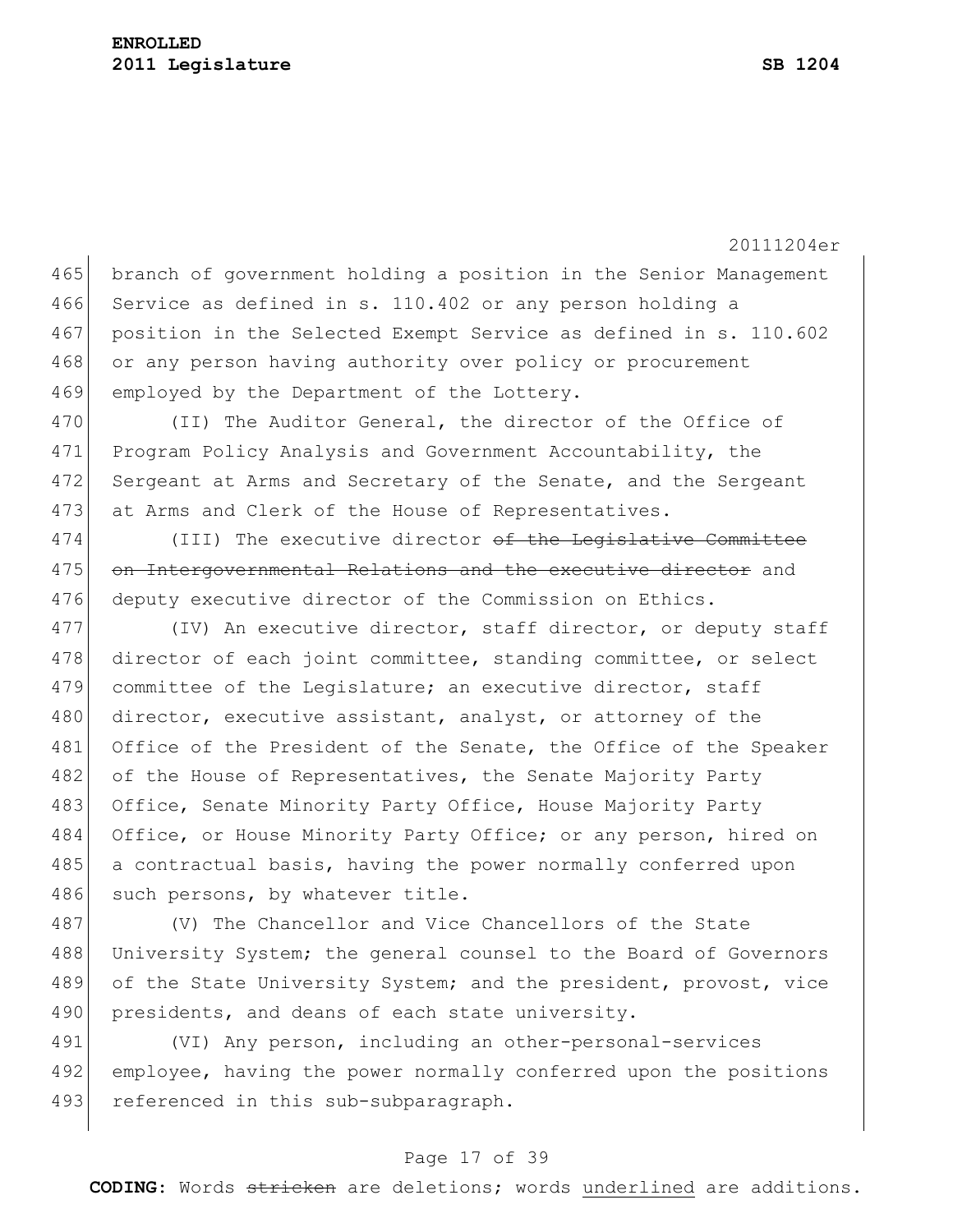### **ENROLLED 2011 Legislature SB 1204**

20111204er

494 b. "Appointed state officer" means any member of an 495 appointive board, commission, committee, council, or authority 496 of the executive or legislative branch of state government whose 497 powers, jurisdiction, and authority are not solely advisory and 498 include the final determination or adjudication of any personal 499 or property rights, duties, or obligations, other than those 500 relative to its internal operations.

501 c. "State agency" means an entity of the legislative, 502 executive, or judicial branch of state government over which the 503 Legislature exercises plenary budgetary and statutory control.

504 3. No member of the Legislature, appointed state officer, 505 or statewide elected officer shall personally represent another 506 person or entity for compensation before the government body or 507 agency of which the individual was an officer or member for a 508 period of 2 years following vacation of office. No member of the 509 Legislature shall personally represent another person or entity 510 for compensation during his or her term of office before any 511 state agency other than judicial tribunals or in settlement 512 negotiations after the filing of a lawsuit.

 4. An agency employee, including an agency employee who was employed on July 1, 2001, in a Career Service System position that was transferred to the Selected Exempt Service System under chapter 2001-43, Laws of Florida, may not personally represent another person or entity for compensation before the agency with which he or she was employed for a period of 2 years following vacation of position, unless employed by another agency of state 520 government.

521 5. Any person violating this paragraph shall be subject to 522 the penalties provided in s. 112.317 and a civil penalty of an

#### Page 18 of 39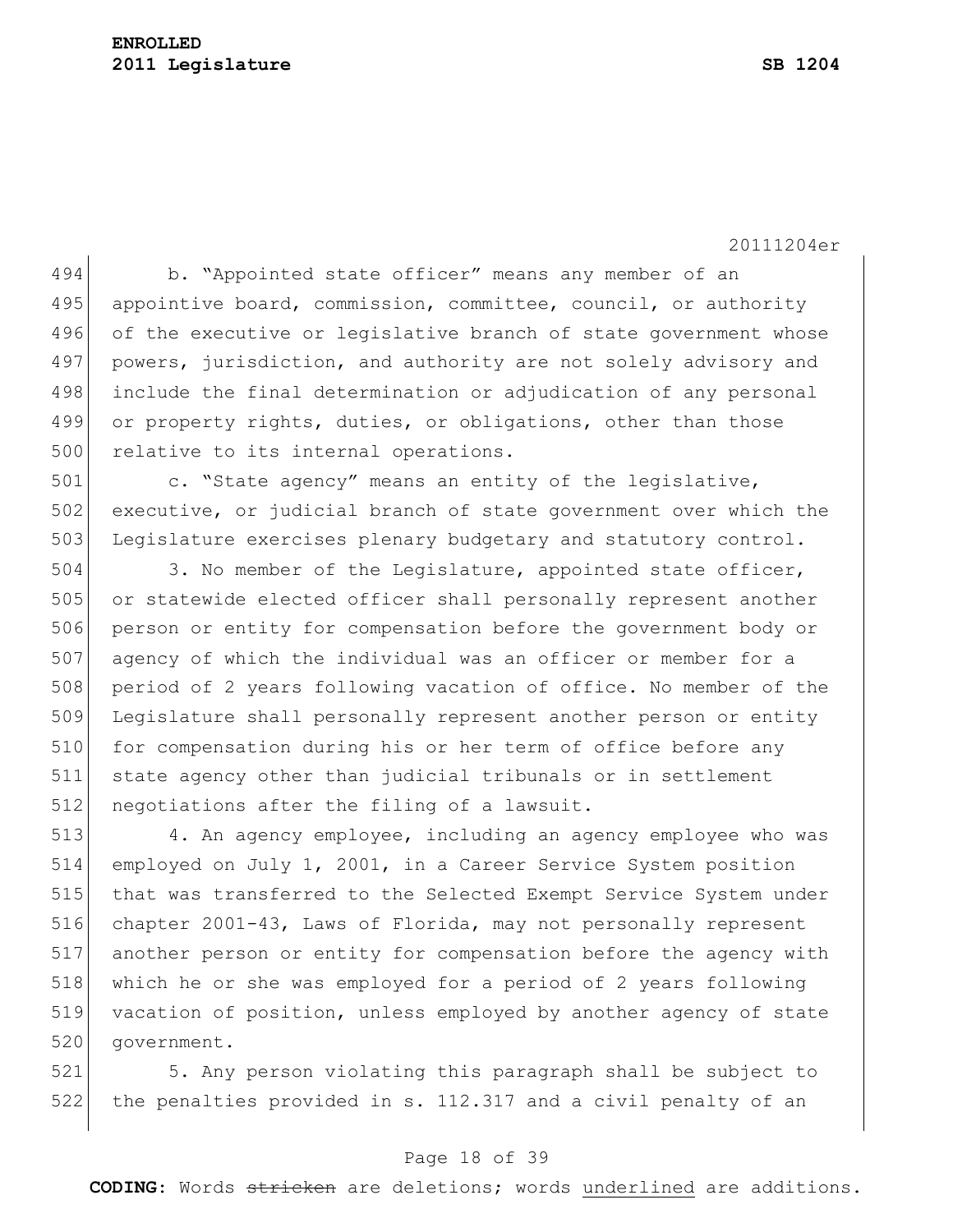|     | 20111204er                                                       |  |  |  |  |
|-----|------------------------------------------------------------------|--|--|--|--|
| 523 | amount equal to the compensation which the person receives for   |  |  |  |  |
| 524 | the prohibited conduct.                                          |  |  |  |  |
| 525 | 6. This paragraph is not applicable to:                          |  |  |  |  |
| 526 | a. A person employed by the Legislature or other agency          |  |  |  |  |
| 527 | prior to July 1, 1989;                                           |  |  |  |  |
| 528 | b. A person who was employed by the Legislature or other         |  |  |  |  |
| 529 | agency on July 1, 1989, whether or not the person was a defined  |  |  |  |  |
| 530 | employee on July 1, 1989;                                        |  |  |  |  |
| 531 | c. A person who was a defined employee of the State              |  |  |  |  |
| 532 | University System or the Public Service Commission who held such |  |  |  |  |
| 533 | employment on December 31, 1994;                                 |  |  |  |  |
| 534 | d. A person who has reached normal retirement age as             |  |  |  |  |
| 535 | defined in s. $121.021(29)$ , and who has retired under the      |  |  |  |  |
| 536 | provisions of chapter 121 by July 1, 1991; or                    |  |  |  |  |
| 537 | e. Any appointed state officer whose term of office began        |  |  |  |  |
| 538 | before January 1, 1995, unless reappointed to that office on or  |  |  |  |  |
| 539 | after January 1, 1995.                                           |  |  |  |  |
| 540 | Section 17. Paragraph (c) of subsection (9) of section           |  |  |  |  |
| 541 | 112.3189, Florida Statutes, is amended to read:                  |  |  |  |  |
| 542 | 112.3189 Investigative procedures upon receipt of whistle-       |  |  |  |  |
| 543 | blower information from certain state employees.-                |  |  |  |  |
| 544 | (9)                                                              |  |  |  |  |
| 545 | (c) The Chief Inspector General shall transmit any final         |  |  |  |  |
| 546 | report under this section, any comments provided by the          |  |  |  |  |
| 547 | complainant, and any appropriate comments or recommendations by  |  |  |  |  |
| 548 | the Chief Inspector General to the Governor, to the Joint        |  |  |  |  |
| 549 | Legislative Auditing Committee, to the investigating agency, and |  |  |  |  |
| 550 | to the Chief Financial Officer.                                  |  |  |  |  |
| 551 | Section 18. Subsection (8) of section 112.324, Florida           |  |  |  |  |

# Page 19 of 39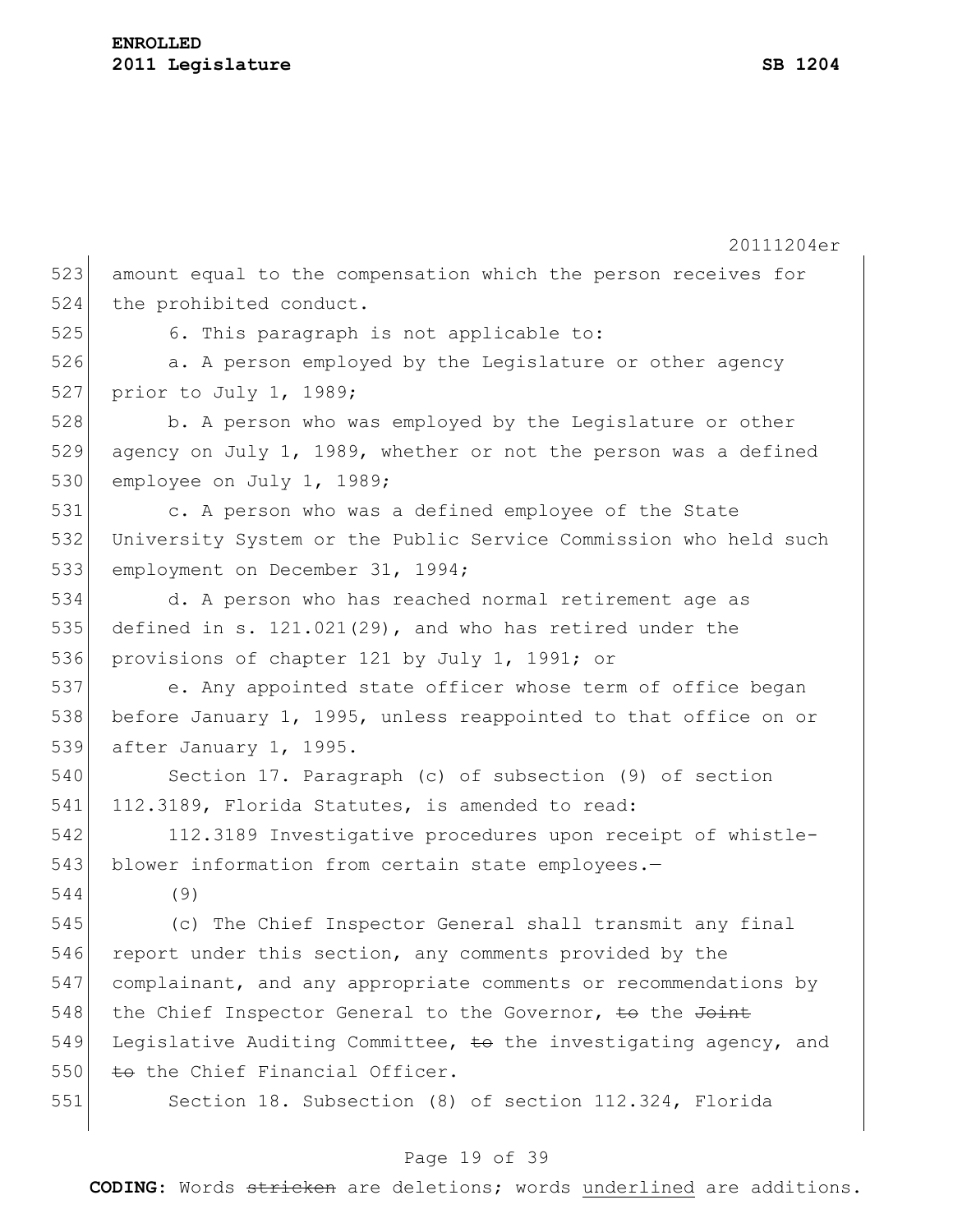552 Statutes, is amended to read: 112.324 Procedures on complaints of violations; public 554 records and meeting exemptions.- (8) If, in cases pertaining to complaints other than 556 complaints against impeachable officers or members of the Legislature, upon completion of a full and final investigation by the commission, the commission finds that there has been a violation of this part or of s. 8, Art. II of the State Constitution, it shall be the duty of the commission to report its findings and recommend appropriate action to the proper 562 disciplinary official or body as follows, and such official or body shall have the power to invoke the penalty provisions of this part, including the power to order the appropriate elections official to remove a candidate from the ballot for a violation of s. 112.3145 or s. 8(a) and (i), Art. II of the 567 State Constitution:

568 (a) The President of the Senate and the Speaker of the 569 House of Representatives, jointly, in any case concerning the 570 Public Counsel, members of the Public Service Commission, 571 members of the Public Service Commission Nominating Council, the 572 Auditor General, or the director of the Office of Program Policy 573 Analysis and Government Accountability, or members of the 574 Legislative Committee on Intergovernmental Relations.

575 (b) The Supreme Court, in any case concerning an employee 576 of the judicial branch.

577 (c) The President of the Senate, in any case concerning an 578 employee of the Senate; the Speaker of the House of 579 Representatives, in any case concerning an employee of the House 580 of Representatives; or the President and the Speaker, jointly,

#### Page 20 of 39

**CODING**: Words stricken are deletions; words underlined are additions.

20111204er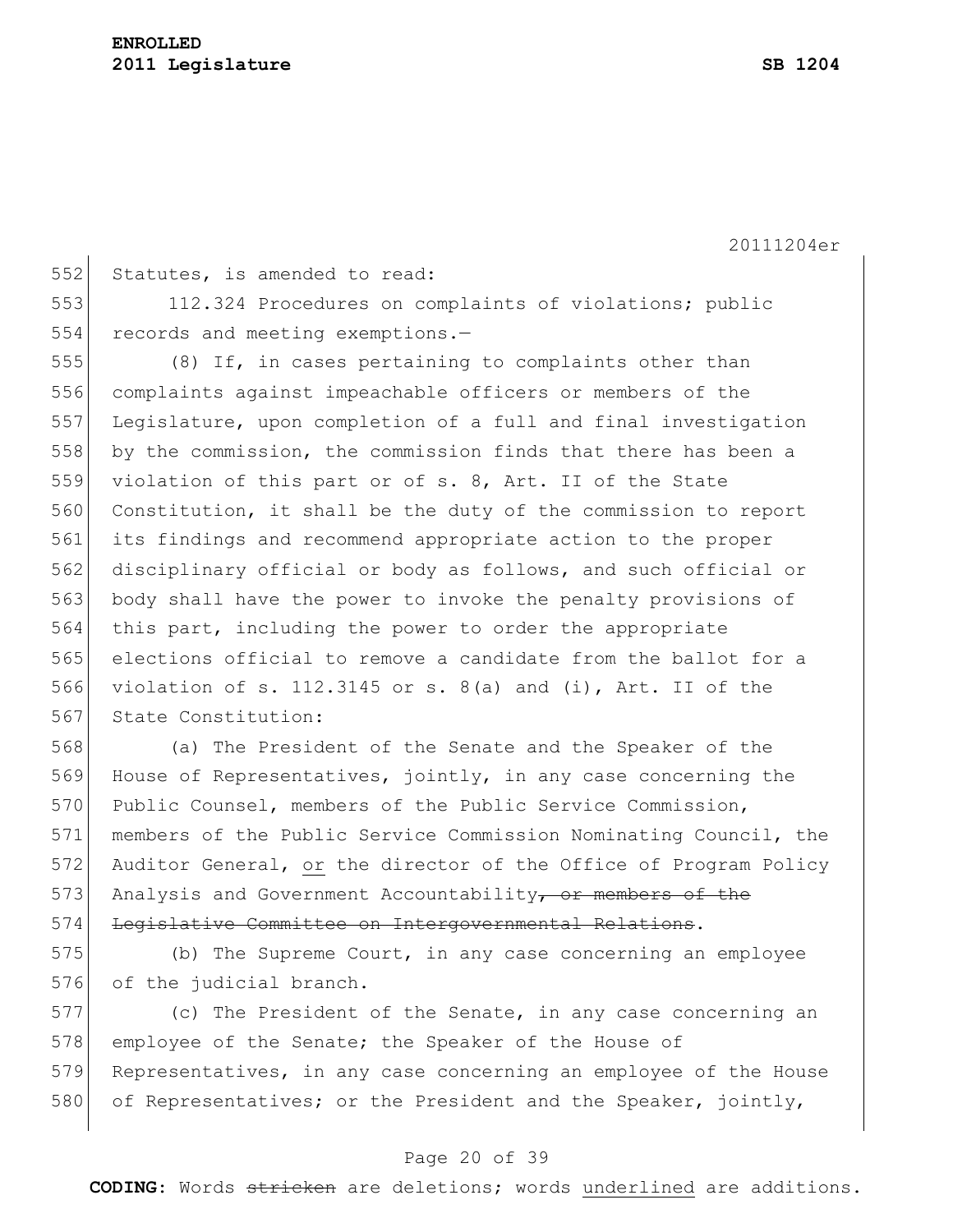581 in any case concerning an employee of a committee of the 582 Legislature whose members are appointed solely by the President 583 and the Speaker or in any case concerning an employee of the 584 Public Counsel, Public Service Commission, Auditor General, or 585 Office of Program Policy Analysis and Government Accountability-586 or Legislative Committee on Intergovernmental Relations.

587 (d) Except as otherwise provided by this part, the 588 Governor, in the case of any other public officer, public 589 employee, former public officer or public employee, candidate or 590 former candidate, or person who is not a public officer or 591 employee, other than lobbyists and lobbying firms under s. 592 112.3215 for violations of s. 112.3215.

593 (e) The President of the Senate or the Speaker of the House 594 of Representatives, whichever is applicable, in any case 595 concerning a former member of the Legislature who has violated a 596 provision applicable to former members or whose violation 597 occurred while a member of the Legislature.

598 Section 19. Subsections (4) and (5) of section 125.045, 599 Florida Statutes, are amended to read:

600 125.045 County economic development powers.-

601 (4) A contract between the governing body of a county or 602 other entity engaged in economic development activities on 603 behalf of the county and an economic development agency must 604 require the agency or entity receiving county funds to submit a 605 report to the governing body of the county detailing how county 606 funds were spent and detailing the results of the economic 607 development agency's or entity's efforts on behalf of the 608 county. By January 15, 2011, and annually thereafter, the county 609 must file a copy of the report with the Office of Economic and

### Page 21 of 39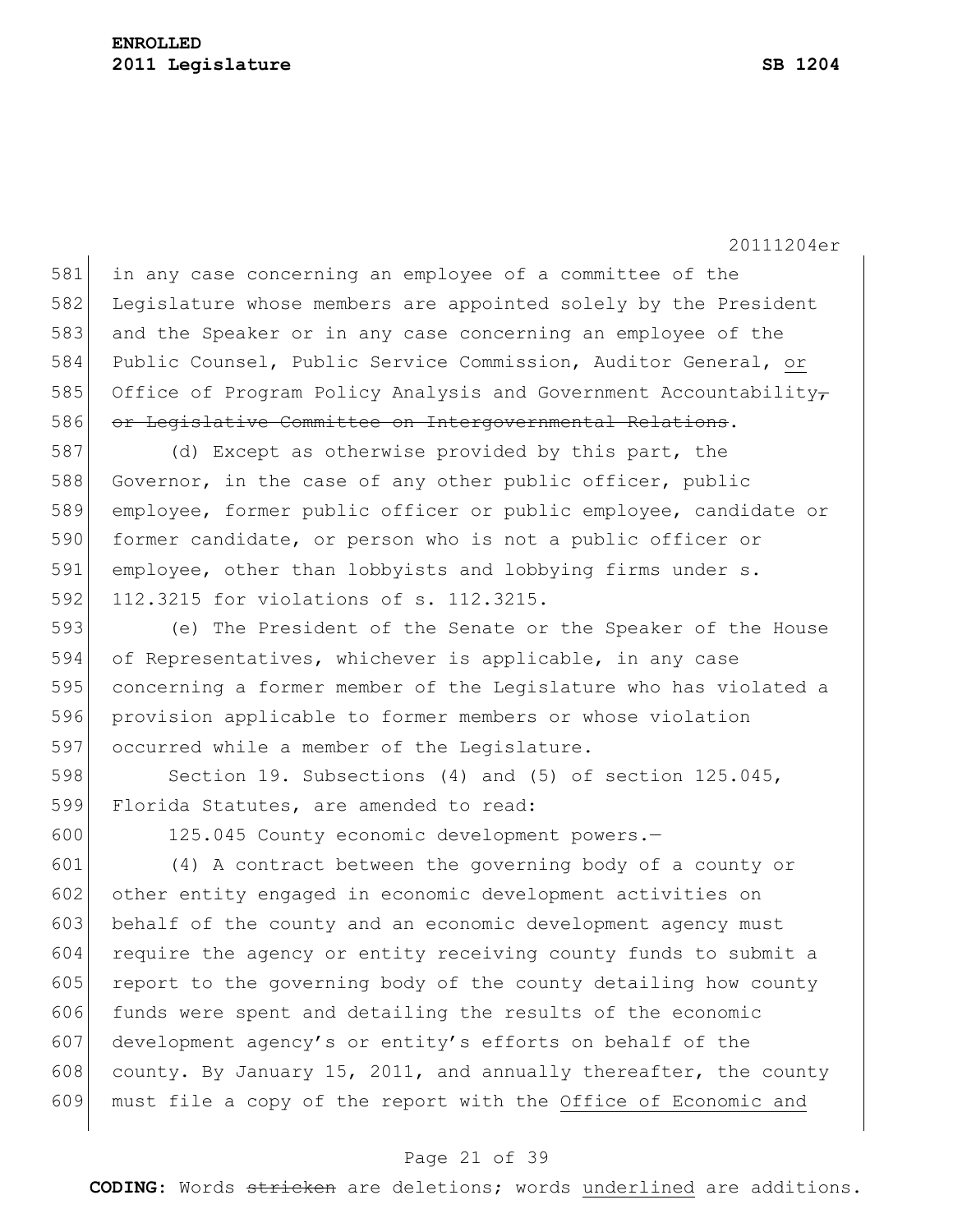610 Demographic Research Legislative Committee on Intergovernmental 611 Relations or its successor entity and post a copy of the report 612 on the county's website.

613  $(5)$  (a) By January 15, 2011, and annually thereafter, each 614 county shall report to the Office of Economic and Demographic 615 Research Legislative Committee on Intergovernmental Relations or  $616$  its successor entity the economic development incentives in 617 excess of \$25,000 given to any business during the county's 618 previous fiscal year. The Office of Economic and Demographic 619 Research Legislative Committee on Intergovernmental Relations or 620  $|$  its successor entity shall compile the information from the 621 counties into a report and provide the report to the President 622 of the Senate and the Speaker of the House of Representatives 623 the Office of Tourism, Trade, and Economic Development. Economic 624 development incentives include:

625 1. Direct financial incentives of monetary assistance 626 provided to a business from the county or through an 627 organization authorized by the county. Such incentives include, 628 but are not limited to, grants, loans, equity investments, loan 629 insurance and quarantees, and training subsidies.

 2. Indirect incentives in the form of grants and loans provided to businesses and community organizations that provide 632 support to businesses or promote business investment or development.

634 3. Fee-based or tax-based incentives, including, but not 635 limited to, credits, refunds, exemptions, and property tax 636 abatement or assessment reductions.

- 
- 

637 4. Below-market rate leases or deeds for real property. 638 (b) A county shall report its economic development

### Page 22 of 39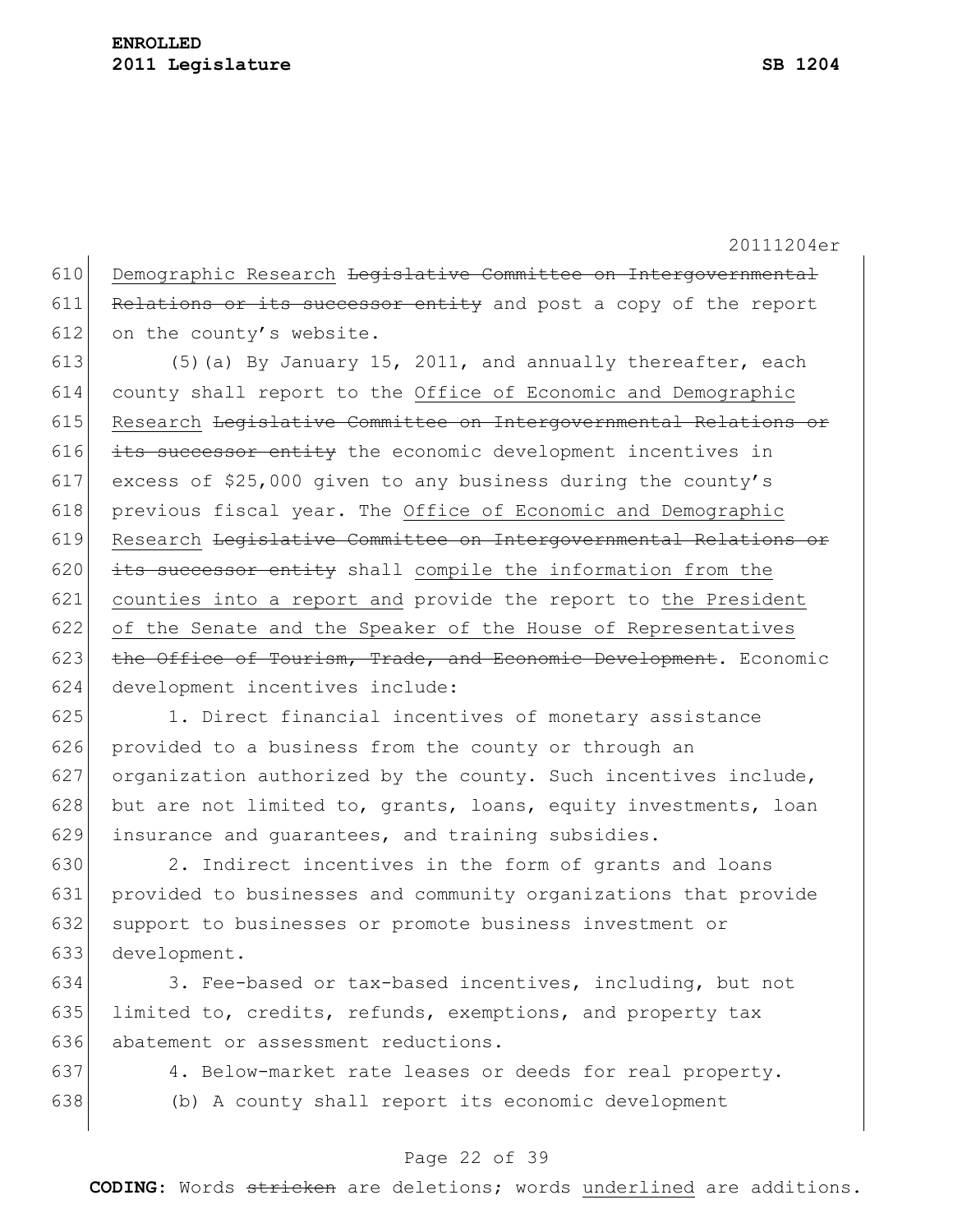20111204er incentives in the format specified by the Office of Economic and 640 Demographic Research Legislative Committee on Intergovernmental Relations or its successor entity. (c) The Office of Economic and Demographic Research 643 Legislative Committee on Intergovernmental Relations or its 644 successor entity shall compile the economic development incentives provided by each county in a manner that shows the total of each class of economic development incentives provided 647 by each county and all counties. 648 Section 20. Subsections  $(4)$ ,  $(5)$ ,  $(6)$ , and  $(9)$  of section 163.055, Florida Statutes, are amended to read: 163.055 Local Government Financial Technical Assistance Program.— (4) The Chief Financial Officer shall enter into contracts 653 with program providers who shall: (a) Be a public agency or private, nonprofit corporation, association, or entity. (b) Use existing resources, services, and information that

657 are available from state or local agencies, universities, or the 658 private sector.

659 (c) Seek and accept funding from any public or private 660 source.

661  $(d)$  Annually submit information to assist the Legislative 662 Committee on Intergovernmental Relations in preparing a 663 performance review that will include an analysis of the 664 effectiveness of the program.

665 (d)  $\left( e \right)$  Assist municipalities and independent special 666 districts in developing alternative revenue sources. 667 (e) $(f)$  Provide for an annual independent financial audit of

#### Page 23 of 39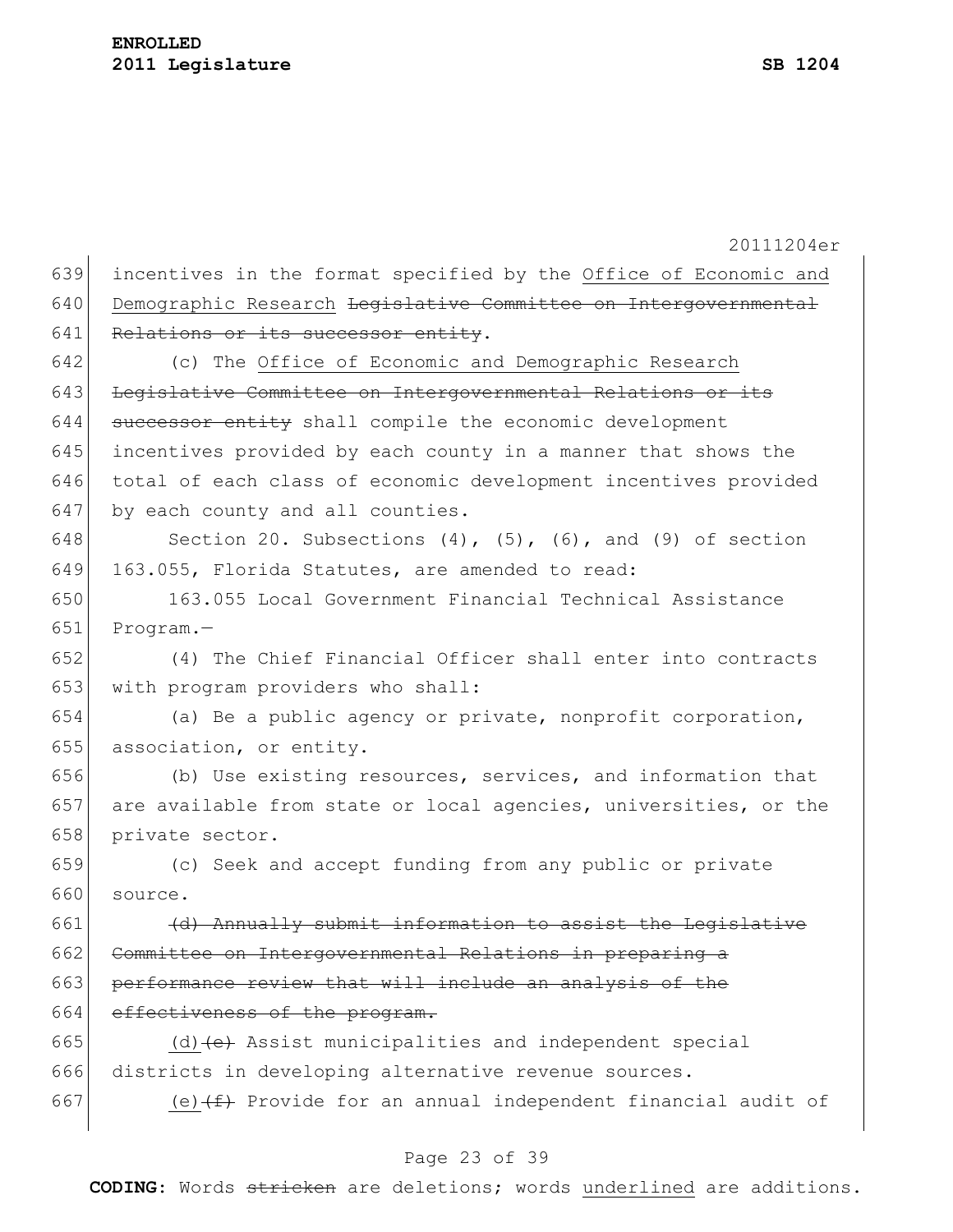668 the program, if the program receives funding. 669  $(f)$  (f) Provide assistance to municipalities and special 670 districts in the areas of financial management, accounting, 671 investing, budgeting, and debt issuance. 672 (g)  $\left(\theta\right)$  Develop a needs assessment to determine where  $673$  assistance should be targeted, and to establish a priority 674 system to deliver assistance to those jurisdictions most in need  $675$  through the most economical means available. 676  $(h)$   $(\pm)$  Provide financial emergency assistance upon 677 direction from the Executive Office of the Governor pursuant to 678 s. 218.503. 679 (5)(a) The Chief Financial Officer shall issue a request 680 for proposals to provide assistance to municipalities and 681 special districts. At the request of the Chief Financial 682 Officer, the Legislative Committee on Intergovernmental 683 Relations shall assist in the preparation of the request for 684 <del>proposals.</del> 685 (b) The Chief Financial Officer shall review each contract 686 proposal submitted.  $687$  (c) The Legislative Committee on Intergovernmental 688 Relations shall review each contract proposal and submit to the 689 Chief Financial Officer, in writing, advisory comments and 690 recommendations, citing with specificity the reasons for its 691 recommendations. 692  $(c)$  (c)  $(d)$  The Chief Financial Officer and the Legislative 693 Committee on Intergovernmental Relations shall consider the

695 1. The demonstrated capacity of the provider to conduct 696 needs assessments and implement the program as proposed.

694 following factors in reviewing contract proposals:

#### Page 24 of 39

**CODING**: Words stricken are deletions; words underlined are additions.

20111204er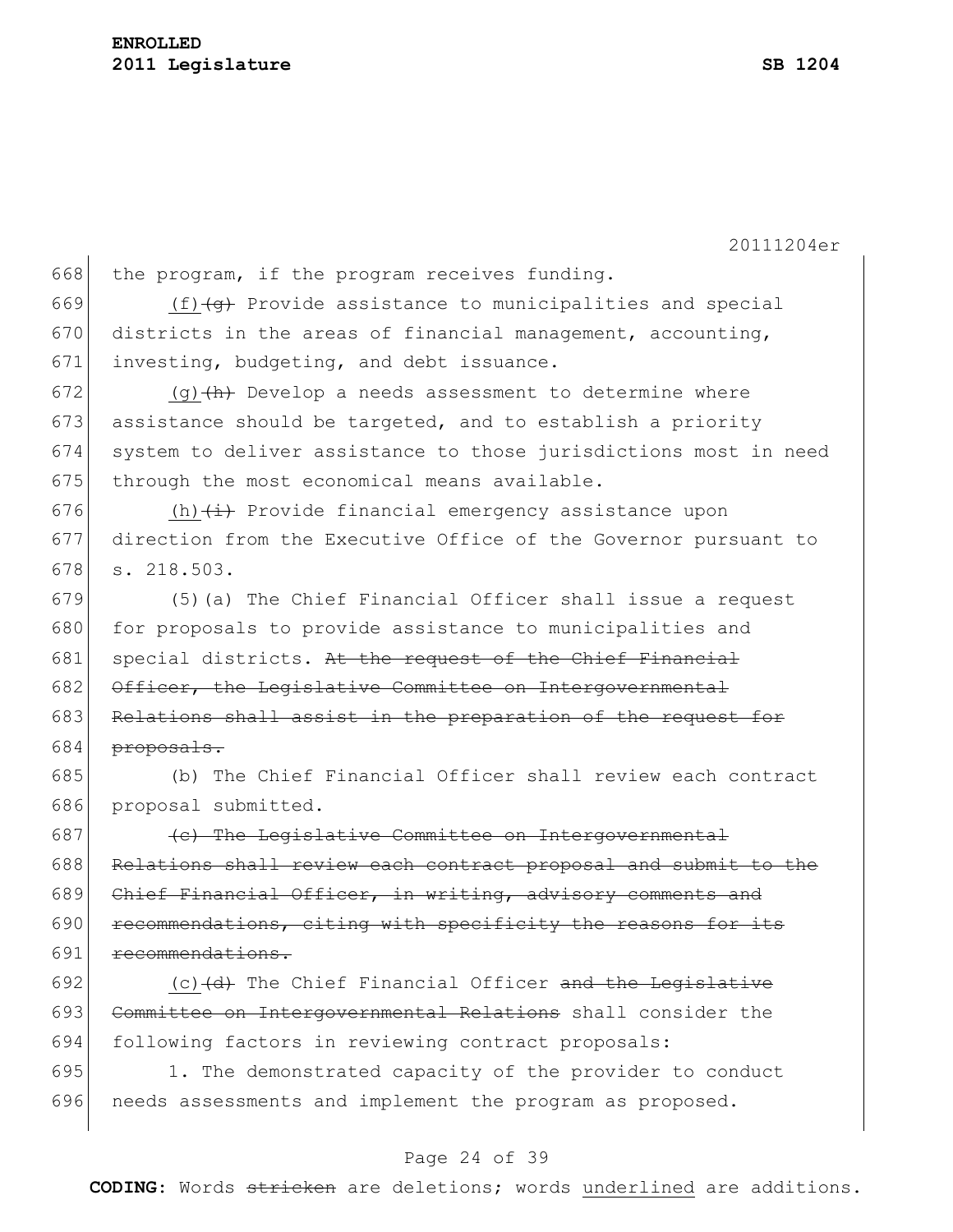20111204er 697 2. The number of municipalities and special districts to be 698 served under the proposal. 699 3. The cost of the program as specified in a proposed 700 budget. 701 4. The short-term and long-term benefits of the assistance 702 to municipalities and special districts. 703 5. The form and extent to which existing resources, 704 services, and information that are available from state and 705 local agencies, universities, and the private sector will be 706 used by the provider under the contract. 707 (6) A decision of the Chief Financial Officer to award a 708 contract under this section is final and shall be in writing 709 with a copy provided to the Legislative Committee on 710 Intergovernmental Relations. 711 (9) The Legislative Committee on Intergovernmental 712 Relations shall annually conduct a performance review of the  $713$  program. The findings of the review shall be presented in a 714 report submitted to the Governor, the President of the Senate, 715 the Speaker of the House of Representatives, and the Chief 716 Financial Officer by January 15 of each year. 717 Section 21. Subsection (6) of section 163.3245, Florida 718 Statutes, is amended to read: 719 163.3245 Optional sector plans.-720  $(6)$  Beginning December 1, 1999, and each year thereafter, 721 the department shall provide a status report to the President of 722 the Senate and the Speaker of the House of Representatives 723 Legislative Committee on Intergovernmental Relations regarding 724 each optional sector plan authorized under this section. 725 Section 22. Paragraphs (d) and (e) of subsection (9) of

#### Page 25 of 39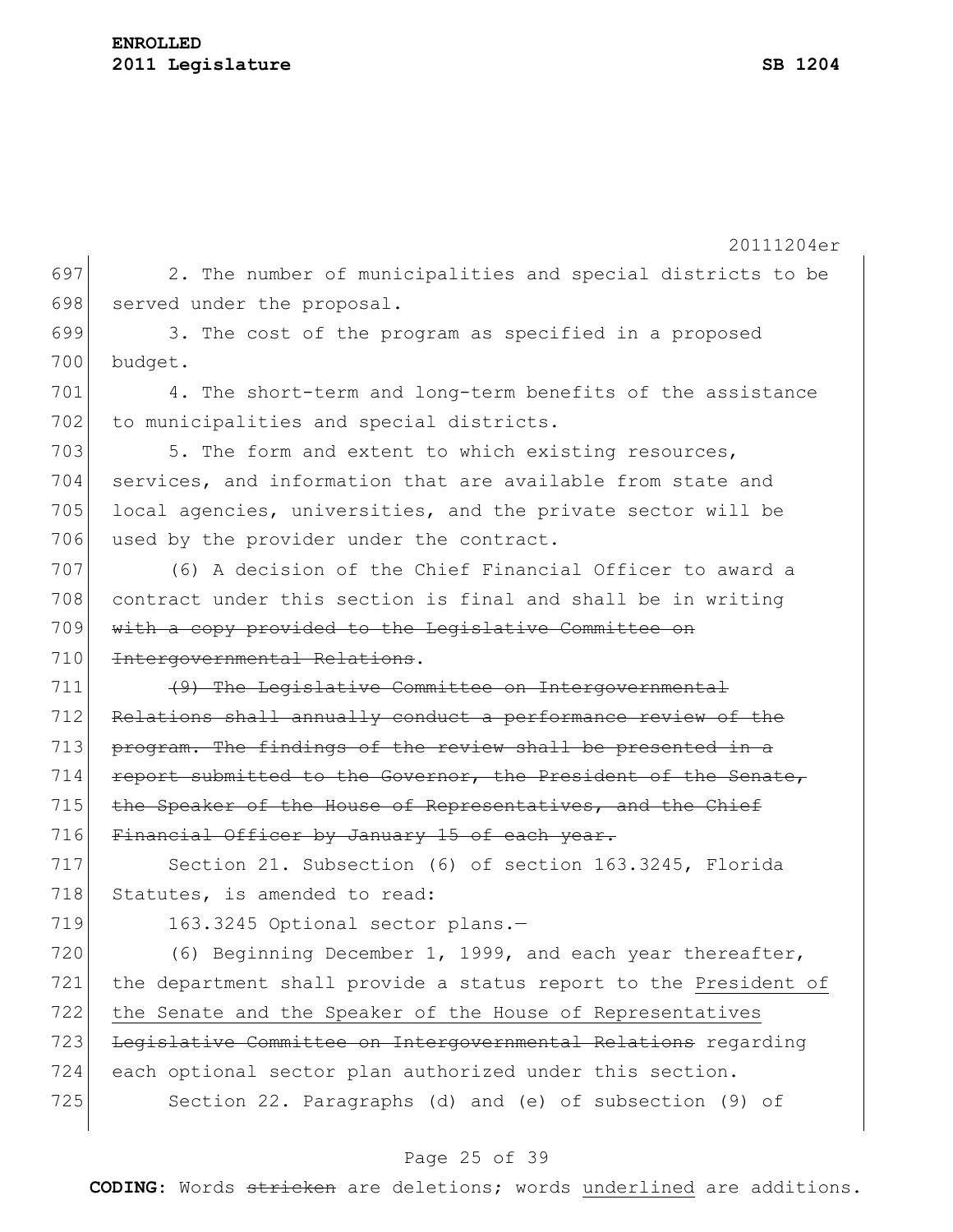726 section 166.021, Florida Statutes, are amended to read: 727 166.021 Powers.

728 (9)

729  $\vert$  (d) A contract between the governing body of a municipality 730 or other entity engaged in economic development activities on 731 behalf of the municipality and an economic development agency 732 must require the agency or entity receiving municipal funds to 733 submit a report to the governing body of the municipality 734 detailing how the municipal funds are spent and detailing the 735 results of the economic development agency's or entity's efforts 736 on behalf of the municipality. By January 15, 2011, and annually 737 thereafter, the municipality shall file a copy of the report 738 with the Office of Economic and Demographic Research Legislative 739 Committee on Intergovernmental Relations or its successor entity  $740$  and post a copy of the report on the municipality's website.

741 (e)1. By January 15, 2011, and annually thereafter 742 therafter, each municipality having annual revenues or 743 expenditures greater than \$250,000 shall report to the Office of 744 Economic and Demographic Research Legislative Committee on 745 Intergovernmental Relations or its successor entity the economic 746 development incentives in excess of \$25,000 given to any 747 business during the municipality's previous fiscal year. The 748 Office of Economic and Demographic Research Legislative 749 Committee on Intergovernmental Relations or its successor entity 750 shall compile the information from the municipalities into a 751 report and provide the report to the President of the Senate and 752 the Speaker of the House of Representatives the Office of 753 Tourism, Trade, and Economic Development. Economic development 754 incentives include:

#### Page 26 of 39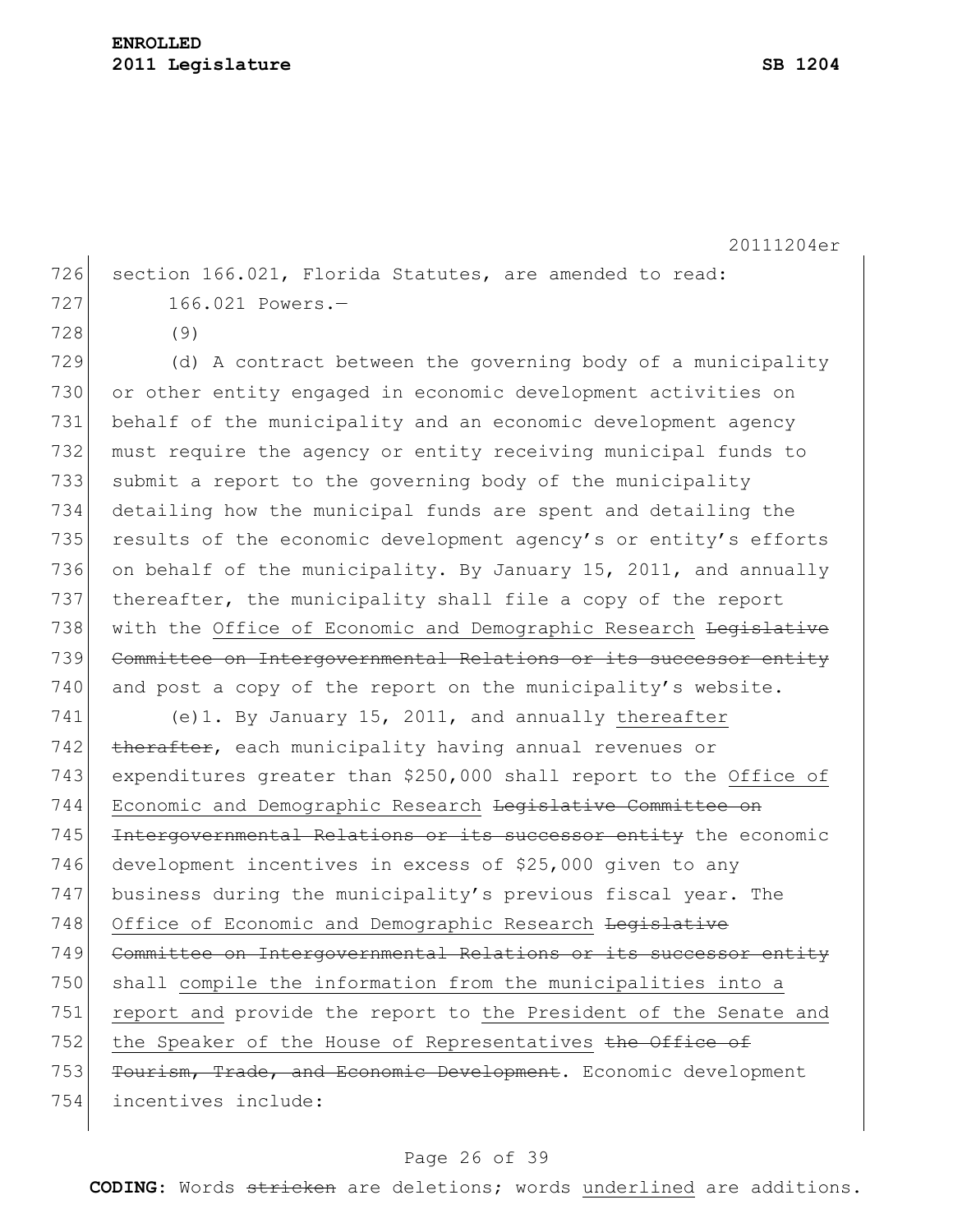### **ENROLLED 2011 Legislature SB 1204**

20111204er

 a. Direct financial incentives of monetary assistance provided to a business from the municipality or through an organization authorized by the municipality. Such incentives 758 include, but are not limited to, grants, loans, equity investments, loan insurance and guarantees, and training subsidies.

 b. Indirect incentives in the form of grants and loans provided to businesses and community organizations that provide support to businesses or promote business investment or development.

765 c. Fee-based or tax-based incentives, including, but not 766 limited to, credits, refunds, exemptions, and property tax 767 abatement or assessment reductions.

768 d. Below-market rate leases or deeds for real property.

769 2. A municipality shall report its economic development 770 incentives in the format specified by the Office of Economic and 771 Demographic Research Legislative Committee on Intergovernmental 772 Relations or its successor entity.

773 3. The Office of Economic and Demographic Research 774 Legislative Committee on Intergovernmental Relations or its 775 successor entity shall compile the economic development 776 incentives provided by each municipality in a manner that shows 777 the total of each class of economic development incentives 778 provided by each municipality and all municipalities.

779 Section 23. Subsection (3) of section 189.421, Florida 780 Statutes, is amended to read:

781 189.421 Failure of district to disclose financial reports.-782 (3) Pursuant to s. 11.40(2) $(5)$  (b), the Legislative Auditing 783 Committee shall notify the department of those districts that

#### Page 27 of 39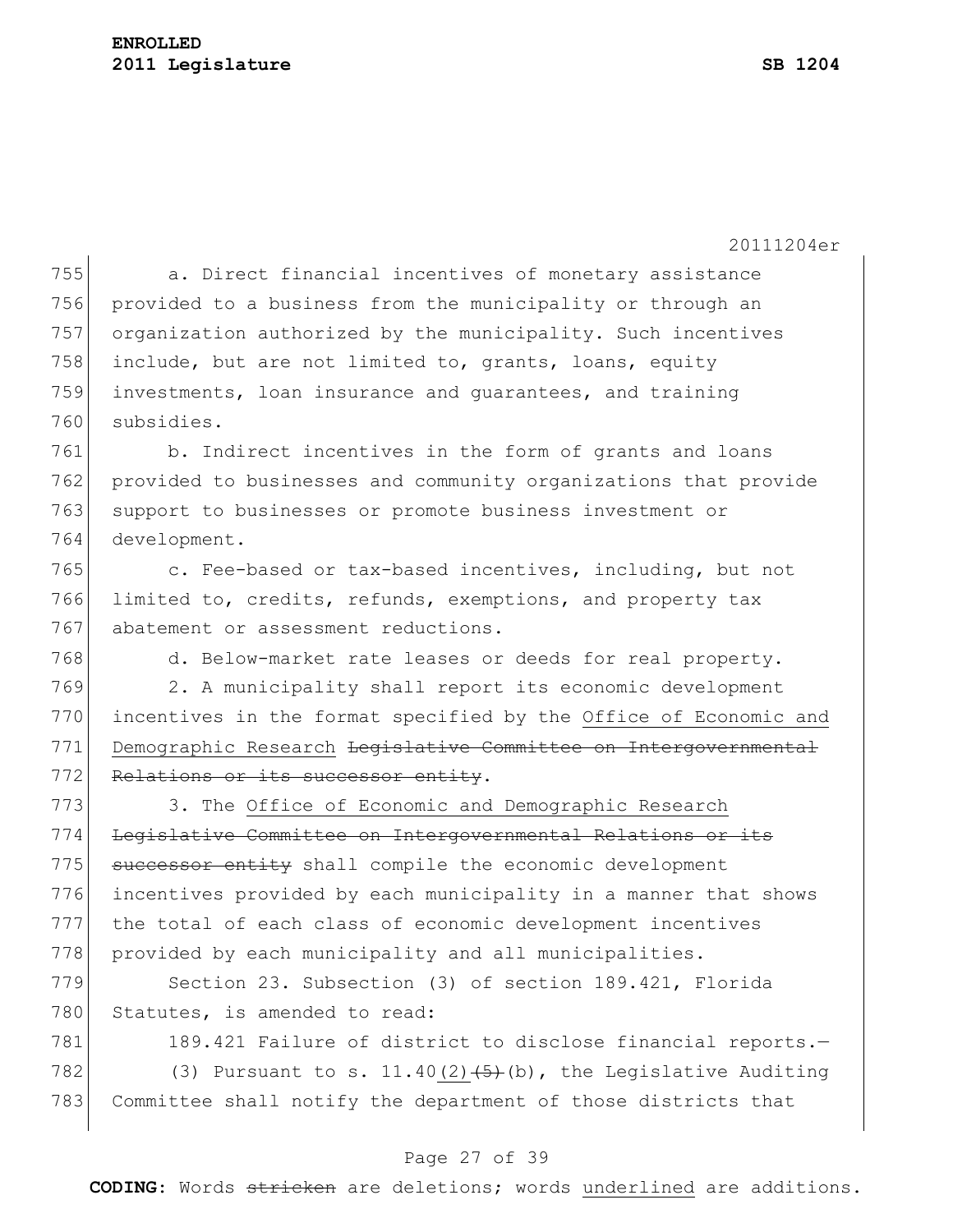784 failed to file the required report. Within 30 days after 785 receiving this notice or within 30 days after the extension date 786 provided in subsection (1), whichever occurs later, the 787 department shall proceed as follows: notwithstanding the 788 provisions of chapter 120, the department shall file a petition 789 for writ of certiorari with the circuit court. Venue for all 790 actions pursuant to this subsection shall be in Leon County. The 791 court shall award the prevailing party attorney's fees and costs 792 in all cases filed pursuant to this section unless affirmatively 793 waived by all parties. A writ of certiorari shall be issued 794 unless a respondent establishes that the notification of the 795 Legislative Auditing Committee was issued as a result of 796 material error. Proceedings under this subsection shall 797 otherwise be governed by the Rules of Appellate Procedure.

798 Section 24. Subsection (5) of section 216.181, Florida 799 Statutes, is amended to read:

800 216.181 Approved budgets for operations and fixed capital  $801$  outlay.-

802 (5) An amendment to the original operating budget for an 803 information technology project or initiative that involves more 804 than one agency, has an outcome that impacts another agency, or 805 exceeds \$500,000 in total cost over a 1-year period, except for 806 those projects that are a continuation of hardware or software 807 maintenance or software licensing agreements, or that are for 808 desktop replacement that is similar to the technology currently 809 in use must be reviewed by the Technology Review Workgroup 810 pursuant to s. 216.0446 and approved by the Executive Office of 811 the Governor for the executive branch or by the Chief Justice 812 for the judicial branch, and shall be subject to approval by the

#### Page 28 of 39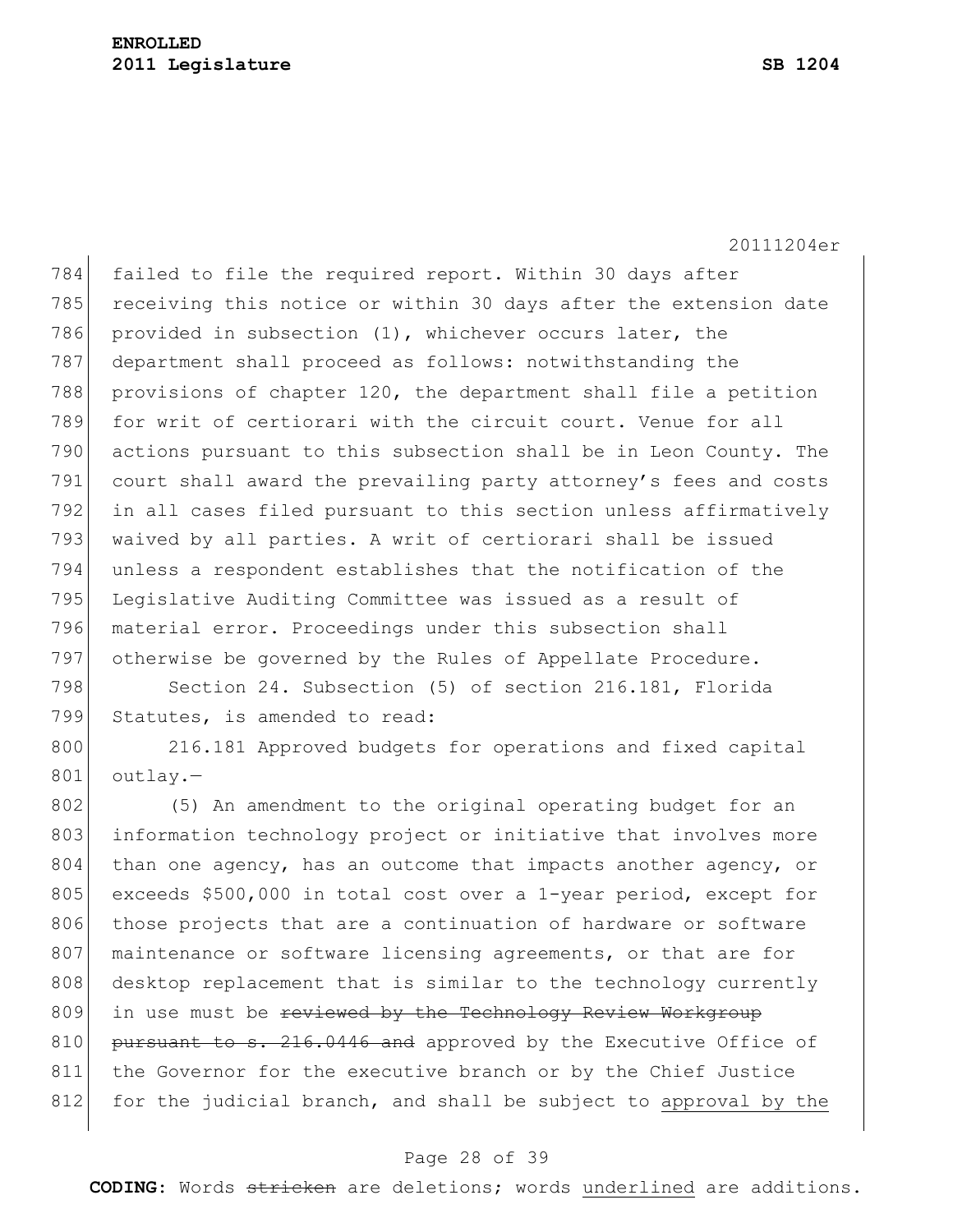20111204er 813 Legislative Budget Commission as well as the notice and 814 objection procedures set forth in s. 216.177. 815 Section 25. Paragraph (f) of subsection (1) of section 816 218.32, Florida Statutes, is amended to read: 817 218.32 Annual financial reports; local governmental 818 entities.-819 (1) 820 (f) If the department does not receive a completed annual 821 financial report from a local governmental entity within the 822 required period, it shall notify the Legislative Auditing 823 Committee of the local governmental entity's failure to comply 824 with the reporting requirements. The committee shall proceed in  $825$  accordance with  $s. 11.40(5)$ . 826 Section 26. Subsection (3) of section 218.38, Florida 827 Statutes, is amended to read: 828 218.38 Notice of bond issues required; verification. 829 (3) If a unit of local government fails to verify pursuant 830 to subsection (2) the information held by the division, or fails 831 to provide the information required by subsection (1), the 832 division shall notify the Legislative Auditing Committee of such 833 failure to comply. The committee shall proceed in accordance  $834$  with  $s. 11.40(5)$ . 835 Section 27. Paragraph (b) of subsection (2) of section 836 287.0943, Florida Statutes, is amended to read: 837 287.0943 Certification of minority business enterprises.-838 (2) 839 (b) The task force shall be regionally balanced and 840 comprised of officials representing the department, counties, 841 municipalities, school boards, special districts, and other

#### Page 29 of 39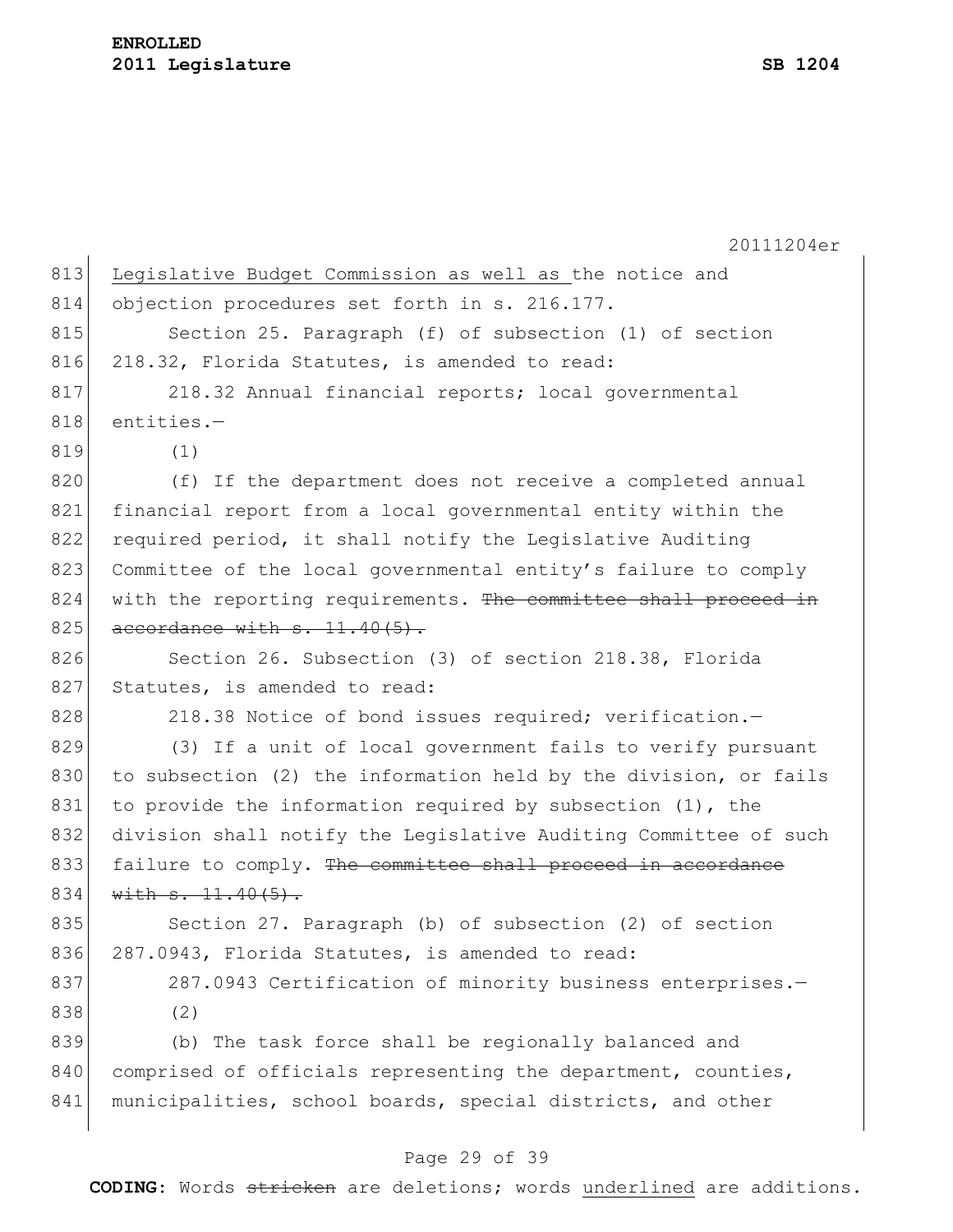|     | 20111204er                                                      |  |  |  |  |  |
|-----|-----------------------------------------------------------------|--|--|--|--|--|
| 842 | political subdivisions of the state who administer programs to  |  |  |  |  |  |
| 843 | assist minority businesses in procurement or development in     |  |  |  |  |  |
| 844 | government-sponsored programs. The following organizations may  |  |  |  |  |  |
| 845 | appoint two members each of the task force who fit the          |  |  |  |  |  |
| 846 | description above:                                              |  |  |  |  |  |
| 847 | 1. The Florida League of Cities, Inc.                           |  |  |  |  |  |
| 848 | 2. The Florida Association of Counties.                         |  |  |  |  |  |
| 849 | 3. The Florida School Boards Association, Inc.                  |  |  |  |  |  |
| 850 | 4. The Association of Special Districts.                        |  |  |  |  |  |
| 851 | 5. The Florida Association of Minority Business Enterprise      |  |  |  |  |  |
| 852 | Officials.                                                      |  |  |  |  |  |
| 853 | 6. The Florida Association of Government Purchasing             |  |  |  |  |  |
| 854 | Officials.                                                      |  |  |  |  |  |
| 855 |                                                                 |  |  |  |  |  |
| 856 | In addition, the Office of Supplier Diversity shall appoint     |  |  |  |  |  |
| 857 | seven members consisting of three representatives of minority   |  |  |  |  |  |
| 858 | business enterprises, one of whom should be a woman business    |  |  |  |  |  |
| 859 | owner, two officials of the office, and two at-large members to |  |  |  |  |  |
| 860 | ensure balance. The chairperson of the Legislative Committee on |  |  |  |  |  |
| 861 | Intergovernmental Relations or a designee shall be a member of  |  |  |  |  |  |
| 862 | the task force, ex officio. A quorum shall consist of one-third |  |  |  |  |  |
| 863 | of the current members, and the task force may take action by   |  |  |  |  |  |
| 864 | majority vote. Any vacancy may only be filled by the            |  |  |  |  |  |
| 865 | organization or agency originally authorized to appoint the     |  |  |  |  |  |
| 866 | position.                                                       |  |  |  |  |  |
| 867 | Section 28. Subsection (4) of section 288.7001, Florida         |  |  |  |  |  |
| 868 | Statutes, is amended to read:                                   |  |  |  |  |  |
| 869 | 288.7001 Small Business Regulatory Advisory Council.-           |  |  |  |  |  |
| 870 | (4) PERIODIC REVIEW OF RULES.-                                  |  |  |  |  |  |
|     |                                                                 |  |  |  |  |  |

# Page 30 of 39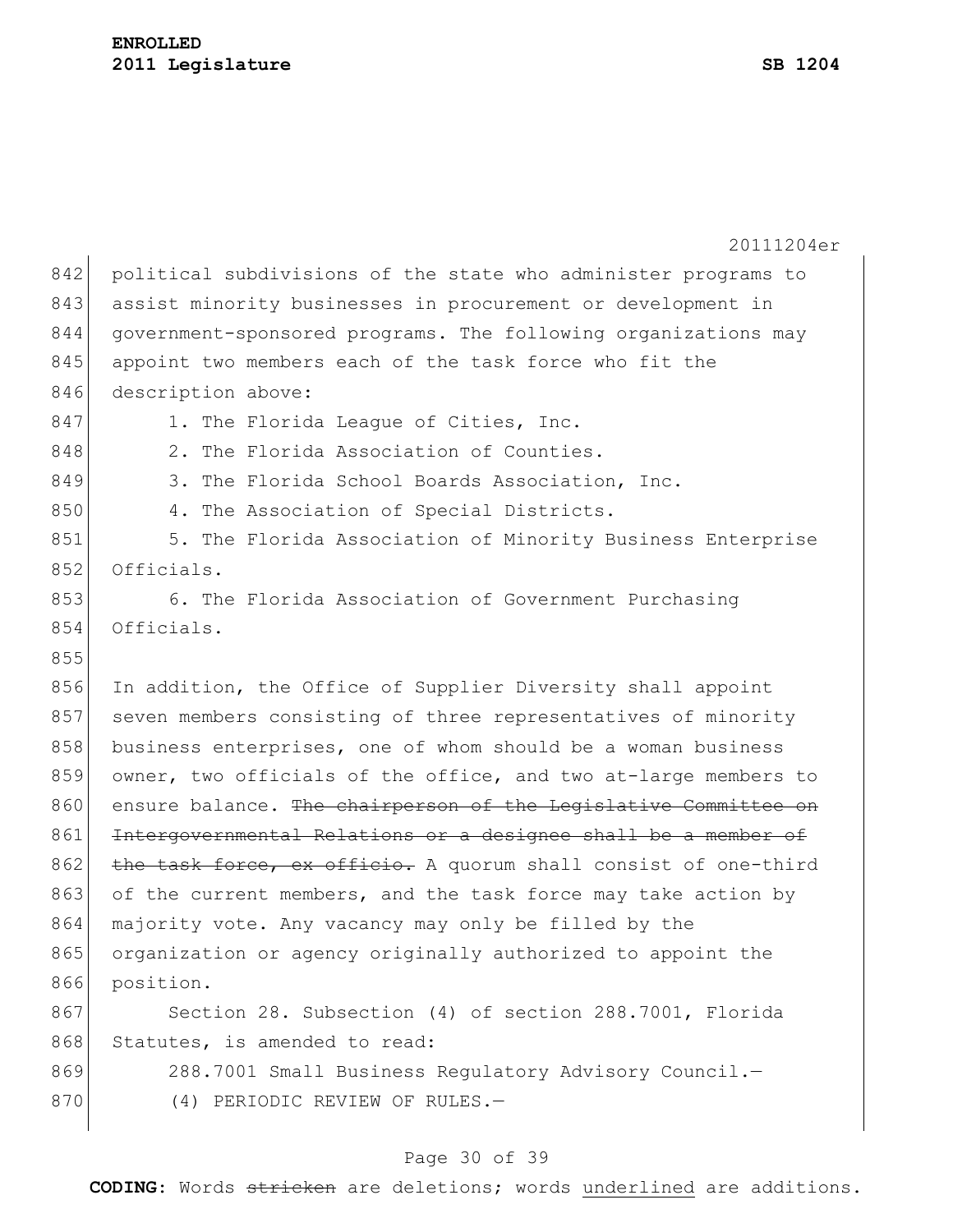### **ENROLLED Legislature SB 1204**

20111204er

| 871 | (a) <del>In coordination with the sunset review schedule</del>   |  |  |  |
|-----|------------------------------------------------------------------|--|--|--|
| 872 | provided in s. 11.905, The council may periodically review rules |  |  |  |
| 873 | of agencies subject to sunset review to determine whether the    |  |  |  |
| 874 | rules should be continued without change or should be amended or |  |  |  |
| 875 | repealed to reduce the impact of the rules on small businesses,  |  |  |  |
| 876 | subject to the requirement that the recommendations of the       |  |  |  |
| 877 | council must be feasible and consistent with the stated          |  |  |  |
| 878 | objectives of the rules.                                         |  |  |  |
| 879 | (b) In reviewing agency rules to reduce the impact on small      |  |  |  |
| 880 | businesses, the council, in coordination with the agency, shall  |  |  |  |
| 881 | consider the following factors:                                  |  |  |  |
| 882 | 1. Continued need for the rule;                                  |  |  |  |
| 883 | 2. The nature of complaints or comments received from the        |  |  |  |
| 884 | public concerning the rule;                                      |  |  |  |
| 885 | 3. The complexity of the rule;                                   |  |  |  |
| 886 | 4. The extent to which the rule overlaps, duplicates, or         |  |  |  |
| 887 | conflicts with other federal, state, and local government rules; |  |  |  |
| 888 | and                                                              |  |  |  |
| 889 | 5. The length of time since the rule has been evaluated or       |  |  |  |
| 890 | the degree to which technology, economic conditions, or other    |  |  |  |
| 891 | factors have changed in the topical area affected by the rule.   |  |  |  |
| 892 | (c) Within 6 months after the agency report is submitted to      |  |  |  |
| 893 | the Joint Legislative Sunset Committee pursuant to s. 11.907,    |  |  |  |
| 894 | The council shall provide a report its conclusions upon          |  |  |  |
| 895 | completion of any review under paragraph (a) to the Governor,    |  |  |  |
| 896 | the President of the Senate, and the Speaker of the House of     |  |  |  |
| 897 | Representatives, and the Joint Legislative Sunset Committee that |  |  |  |
| 898 | includes recommendations and evaluations of agency rules and     |  |  |  |
| 899 | programs regarding regulatory fairness for small businesses. A   |  |  |  |
|     |                                                                  |  |  |  |

# Page 31 of 39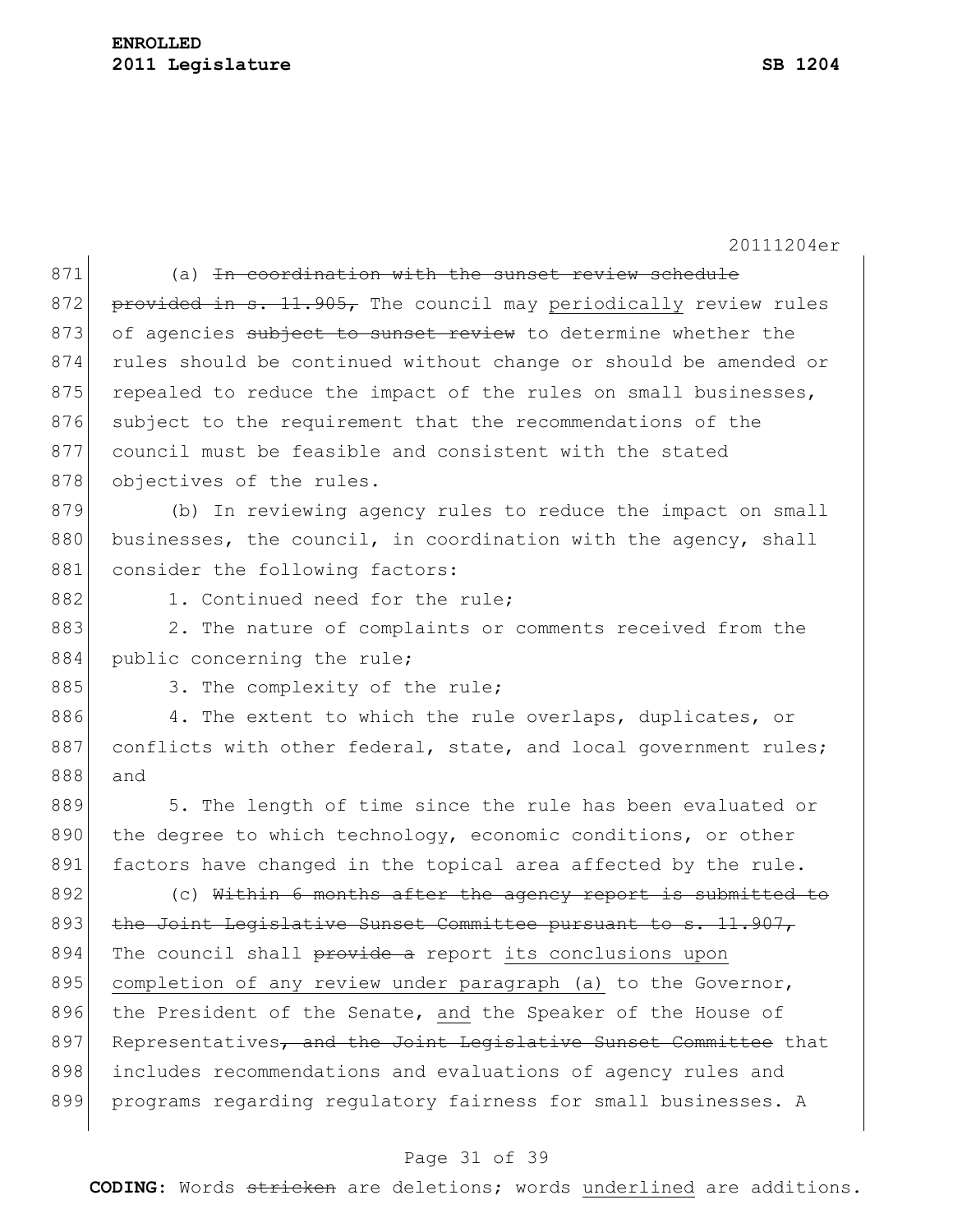20111204er 900 component of the report shall be a rating system, developed by 901 the council, entitled "Small Business Friendliness and 902 Development Scorecard." 903 Section 29. Subsection (1) of section 350.061, Florida 904 Statutes, is amended to read: 905 350.061 Public Counsel; appointment; oath; restrictions on 906 Public Counsel and his or her employees.-907 (1) The committee designated by joint rule of the 908 Legislature or by agreement between the President of the Senate 909 and the Speaker of the House of Representatives as the Committee 910 on Public Counsel Oversight shall appoint a Public Counsel by 911 majority vote of the members of the committee to represent the 912 general public of Florida before the Florida Public Service 913 Commission. The Public Counsel shall be an attorney admitted to 914 practice before the Florida Supreme Court and shall serve at the 915 pleasure of the Committee on Public Counsel Oversight, subject 916 to biennial reconfirmation by the committee. The Public Counsel 917 shall perform his or her duties independently. Vacancies in the 918 office shall be filled in the same manner as the original 919 appointment. 920 Section 30. Subsection (2) of section 350.0614, Florida 921 Statutes, is amended to read: 922 350.0614 Public Counsel; compensation and expenses.-923 (2) The Legislature declares and determines that the Public 924 Counsel is under the legislative branch of government within the 925 intention of the legislation as expressed in chapter 216, and no 926 power shall be in the Executive Office of the Governor or its 927 successor to release or withhold funds appropriated to it, but 928 the same shall be available for expenditure as provided by law

#### Page 32 of 39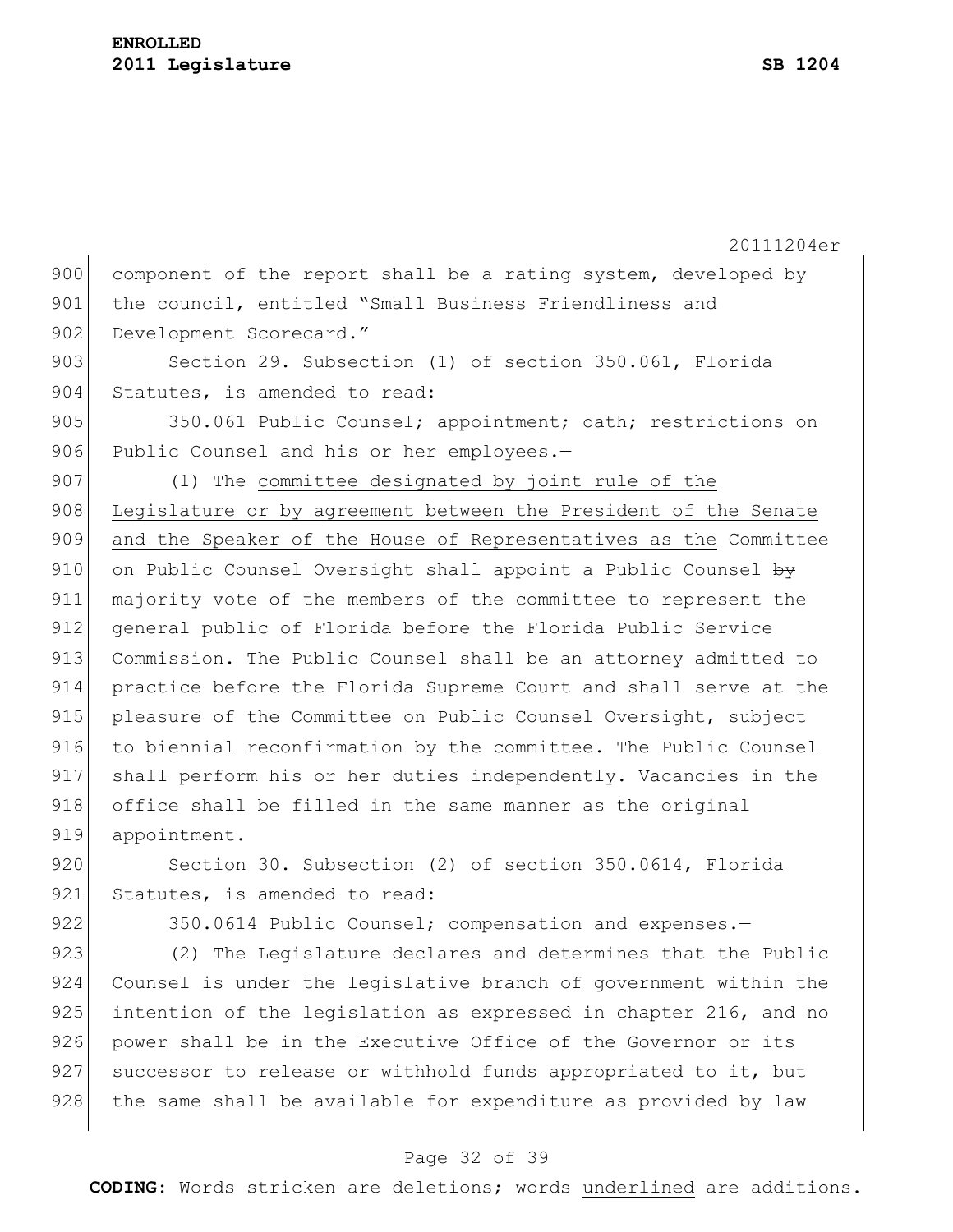20111204er 929 and the rules or decisions of the Committee on Public Counsel 930 Oversight.

931 Section 31. Paragraph (b) of subsection (8) of section 932 373.026, Florida Statutes, is amended to read:

933 373.026 General powers and duties of the department.—The 934 department, or its successor agency, shall be responsible for 935 the administration of this chapter at the state level. However, 936 it is the policy of the state that, to the greatest extent 937 possible, the department may enter into interagency or 938 interlocal agreements with any other state agency, any water 939 management district, or any local government conducting programs 940 related to or materially affecting the water resources of the 941 state. All such agreements shall be subject to the provisions of 942 s. 373.046. In addition to its other powers and duties, the 943 department shall, to the greatest extent possible:

944 (8)

945 (b) To ensure to the greatest extent possible that project 946 components will go forward as planned, the department shall 947 collaborate with the South Florida Water Management District in 948 implementing the comprehensive plan as defined in s. 949 373.470(2)(b), the Lake Okeechobee Watershed Protection Plan as 950 defined in s. 373.4595(2), and the River Watershed Protection 951 Plans as defined in s. 373.4595(2). Before any project component 952 is submitted to Congress for authorization or receives an 953 appropriation of state funds, the department must approve, or 954 approve with amendments, each project component within 60 days 955 following formal submittal of the project component to the 956 department. Prior to the release of state funds for the 957 implementation of the comprehensive plan, department approval

#### Page 33 of 39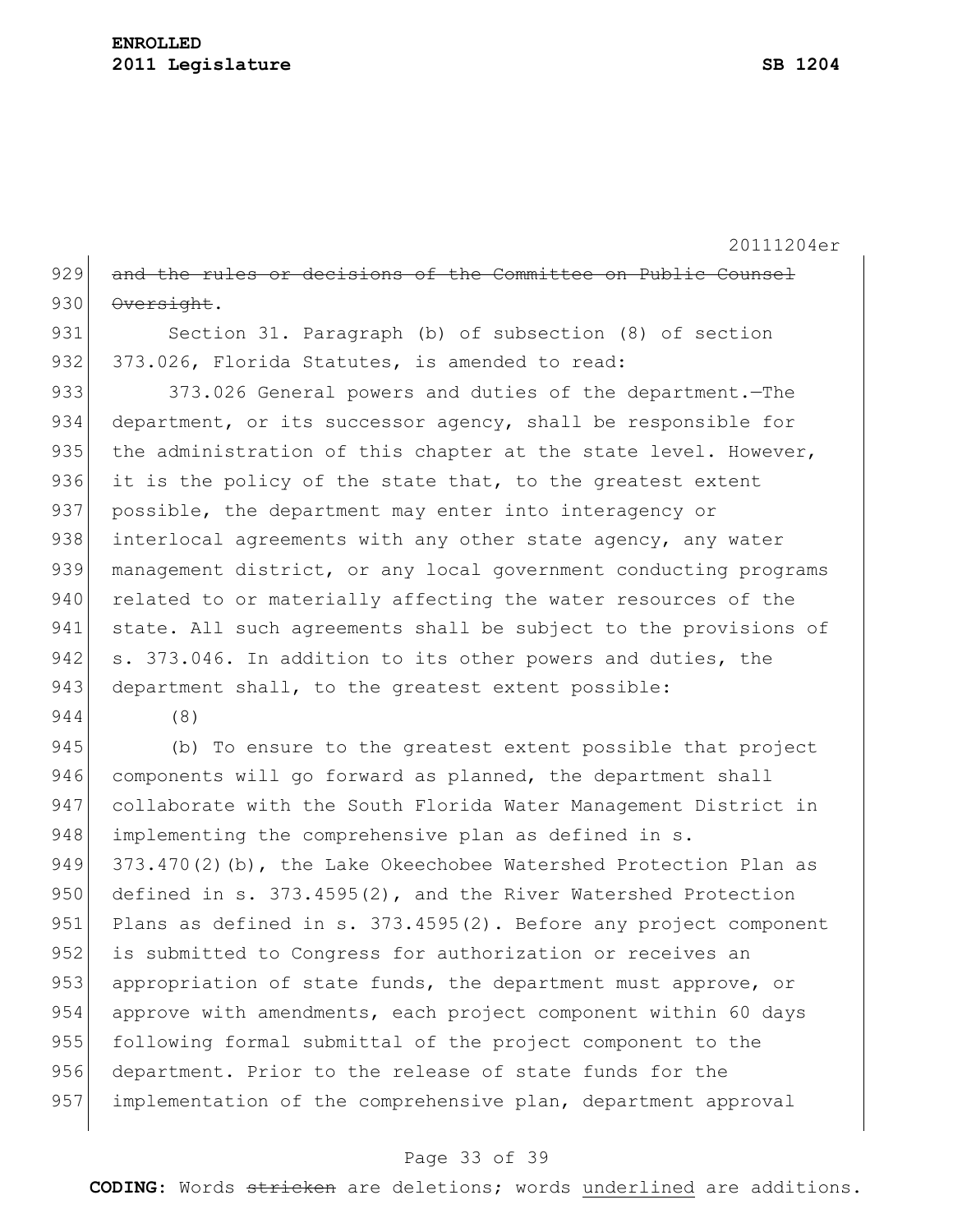20111204er 958 shall be based upon a determination of the South Florida Water 959 Management District's compliance with s. 373.1501(5). Once a 960 project component is approved, the South Florida Water 961 Management District shall provide to the President of the Senate 962 and the Speaker of the House of Representatives Joint 963 Legislative Committee on Everglades Oversight a schedule for 964 implementing the project component, the estimated total cost of 965 the project component, any existing federal or nonfederal 966 credits, the estimated remaining federal and nonfederal share of 967 costs, and an estimate of the amount of state funds that will be 968 needed to implement the project component. All requests for an 969 appropriation of state funds needed to implement the project 970 component shall be submitted to the department, and such 971 requests shall be included in the department's annual request to 972 the Governor. Prior to the release of state funds for the 973 implementation of the Lake Okeechobee Watershed Protection Plan 974 or the River Watershed Protection Plans, on an annual basis, the 975 South Florida Water Management District shall prepare an annual 976 work plan as part of the consolidated annual report required in 977 s. 373.036(7). Upon a determination by the secretary of the 978 annual work plan's consistency with the goals and objectives of 979 s. 373.4595, the secretary may approve the release of state 980 funds. Any modifications to the annual work plan shall be 981 submitted to the secretary for review and approval. 982 Section 32. Paragraph (e) of subsection (7) of section 983 373.036, Florida Statutes, is amended to read:

984 373.036 Florida water plan; district water management 985 plans. $-$ 

986 (7) CONSOLIDATED WATER MANAGEMENT DISTRICT ANNUAL REPORT.

#### Page 34 of 39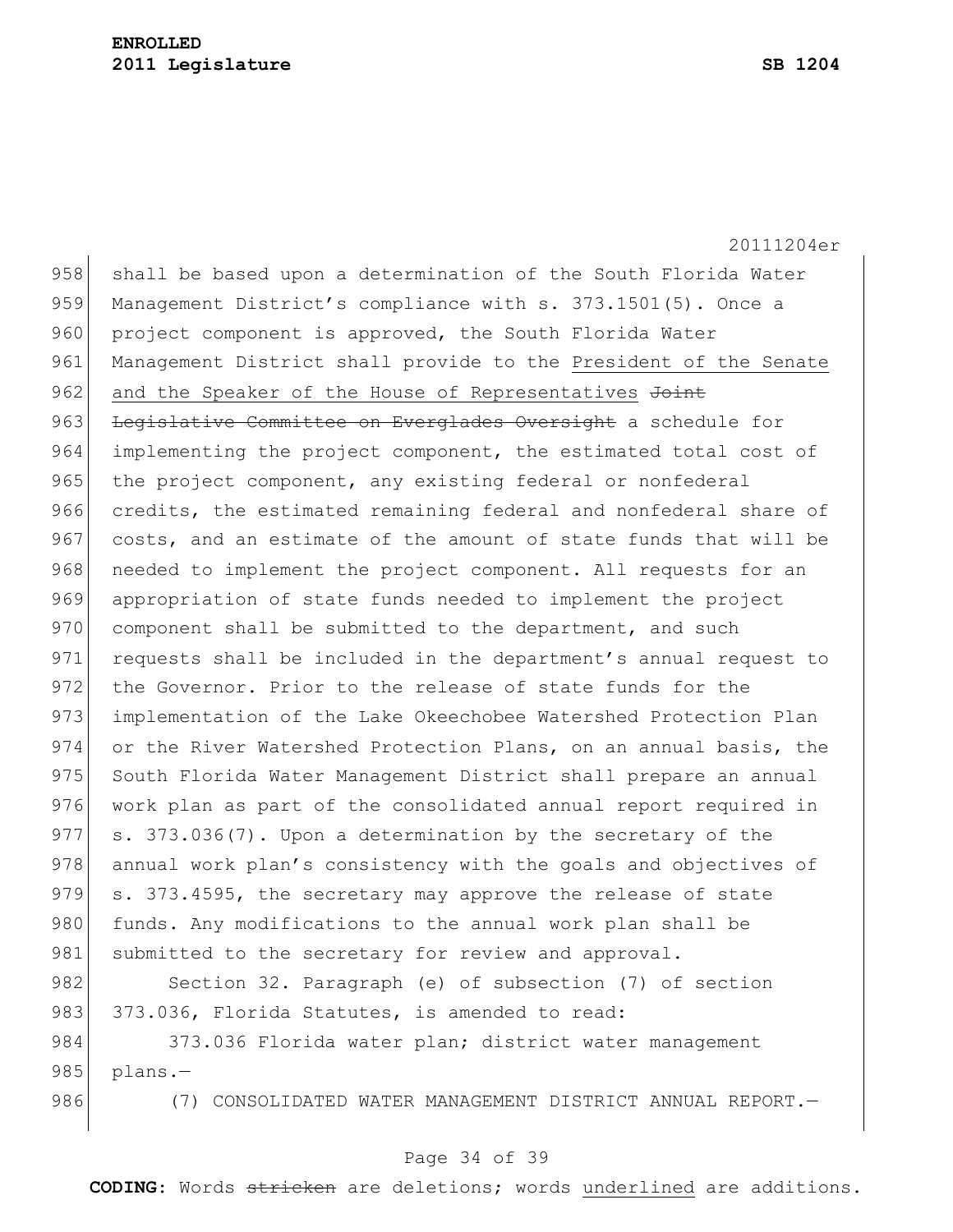|      | 20111204er                                                       |  |  |  |  |
|------|------------------------------------------------------------------|--|--|--|--|
| 987  | (e) In addition to the elements specified in paragraph $(b)$ ,   |  |  |  |  |
| 988  | the South Florida Water Management District shall include in the |  |  |  |  |
| 989  | consolidated annual report the following elements:               |  |  |  |  |
| 990  | 1. The Lake Okeechobee Protection Program annual progress        |  |  |  |  |
| 991  | report required by s. $373.4595(3)(q)$ .                         |  |  |  |  |
| 992  | 2. The Everglades annual progress reports specified in s.        |  |  |  |  |
| 993  | 373.4592(4)(d)5., (13), and (14).                                |  |  |  |  |
| 994  | 3. The Everglades restoration annual report required by s.       |  |  |  |  |
| 995  | $373.470(7)$ .                                                   |  |  |  |  |
| 996  | 4. The Everglades Forever Act annual implementation report       |  |  |  |  |
| 997  | required by $s. 11.80(4)$ .                                      |  |  |  |  |
| 998  | 5. The Everglades Trust Fund annual expenditure report           |  |  |  |  |
| 999  | required by s. 373.45926(3).                                     |  |  |  |  |
| 1000 | Section 33. Subsections (3) and (7) of section 373.45926,        |  |  |  |  |
| 1001 | Florida Statutes, are amended to read:                           |  |  |  |  |
| 1002 | 373.45926 Everglades Trust Fund; allocation of revenues and      |  |  |  |  |
| 1003 | expenditure of funds for conservation and protection of natural  |  |  |  |  |
| 1004 | resources and abatement of water pollution.-                     |  |  |  |  |
| 1005 | (3) The South Florida Water Management District shall            |  |  |  |  |
| 1006 | furnish, as part of the consolidated annual report required by   |  |  |  |  |
| 1007 | s. 373.036(7), a detailed copy of its expenditures from the      |  |  |  |  |
| 1008 | Everglades Trust Fund to the Governor, the President of the      |  |  |  |  |
| 1009 | Senate, and the Speaker of the House of Representatives, and     |  |  |  |  |
| 1010 | shall make copies available to the public. The information shall |  |  |  |  |
| 1011 | be provided in a format approved by the Joint Legislative        |  |  |  |  |
| 1012 | Committee on Everglades Oversight. At the direction of the Joint |  |  |  |  |
| 1013 | Legislative Committee on Everglades Oversight, an audit may be   |  |  |  |  |
| 1014 | made from time to time by the Auditor General, and such audit    |  |  |  |  |
| 1015 | shall be within the authority of said Auditor General to make.   |  |  |  |  |
|      |                                                                  |  |  |  |  |

# Page 35 of 39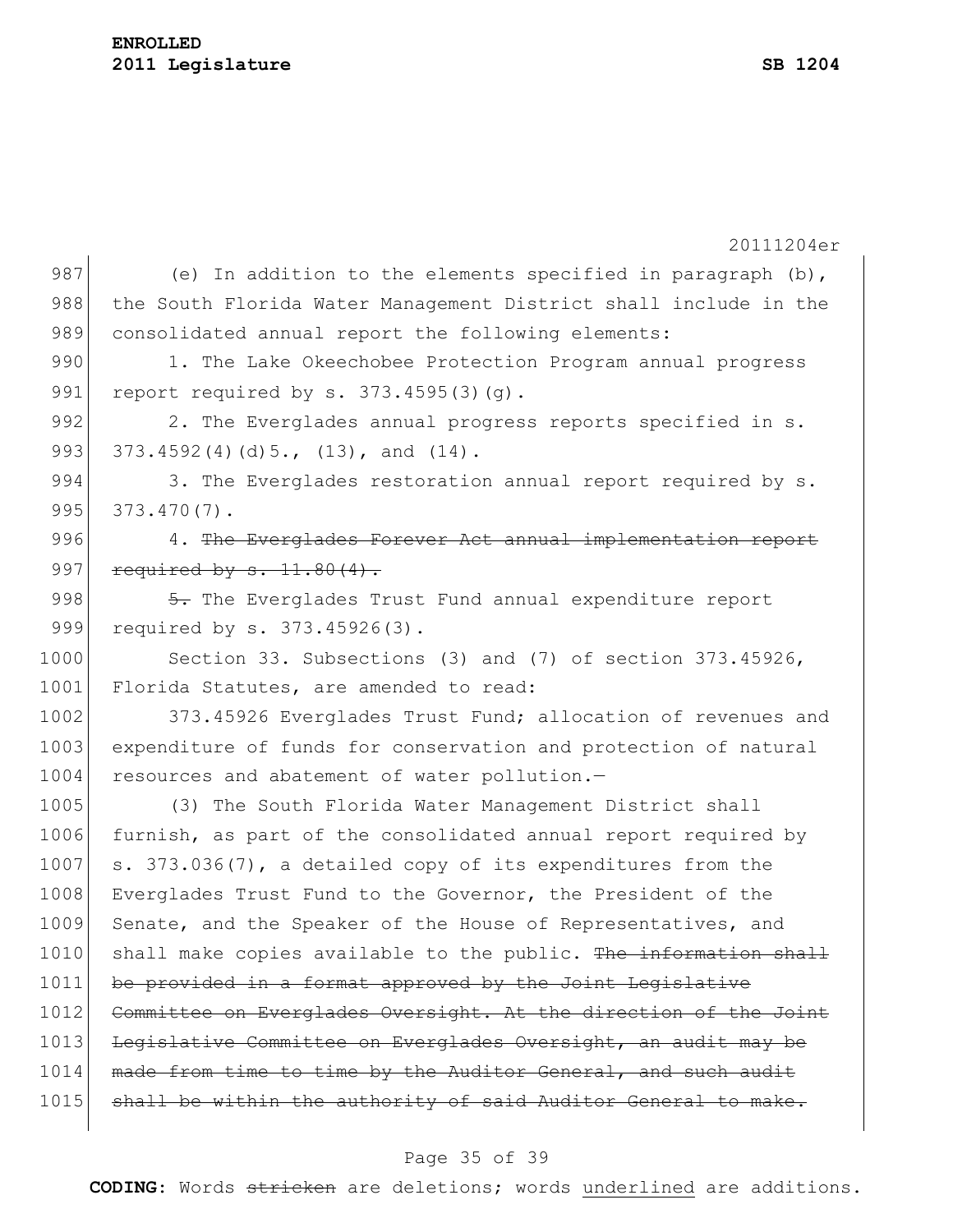### **ENROLLED 2011 Legislature SB 1204**

20111204er 1016 (7) Annually, no later than January 1, the South Florida 1017 Water Management District shall report to the President of the 1018 Senate and the Speaker of the House of Representatives Joint 1019 Committee on Everglades Oversight: 1020 (a) The unencumbered balance which remains in the 1021 Everglades Trust Fund at the end of each fiscal year. 1022 (b) The revenues deposited in the Everglades Trust Fund 1023 pursuant to this section, by source, and the record of 1024 expenditures from the Everglades Trust Fund. 1025 Section 34. Subsection (9) of section 409.146, Florida 1026 Statutes, is amended to read: 1027 409.146 Children and families client and management 1028 information system.-1029 (9) The Department of Children and Family Services shall 1030 provide an annual report to President of the Senate and the 1031 Speaker of the House of Representatives the Joint Information 1032 Technology Resources Committee. The committee shall review the 1033 report and shall forward the report, along with its comments, to 1034 the appropriate substantive and appropriations committees of the 1035 House of Representatives and the Senate delineating the 1036 development status of the system and other information necessary 1037 for funding and policy formulation. In developing the system, 1038 the Department of Children and Family Services shall consider 1039 and report on the availability of, and the costs associated with 1040 using, existing software and systems, including, but not limited 1041 to, those that are operational in other states, to meet the 1042 requirements of this section. The department shall also consider 1043 and report on the compatibility of such existing software and 1044 systems with an integrated management information system. The

#### Page 36 of 39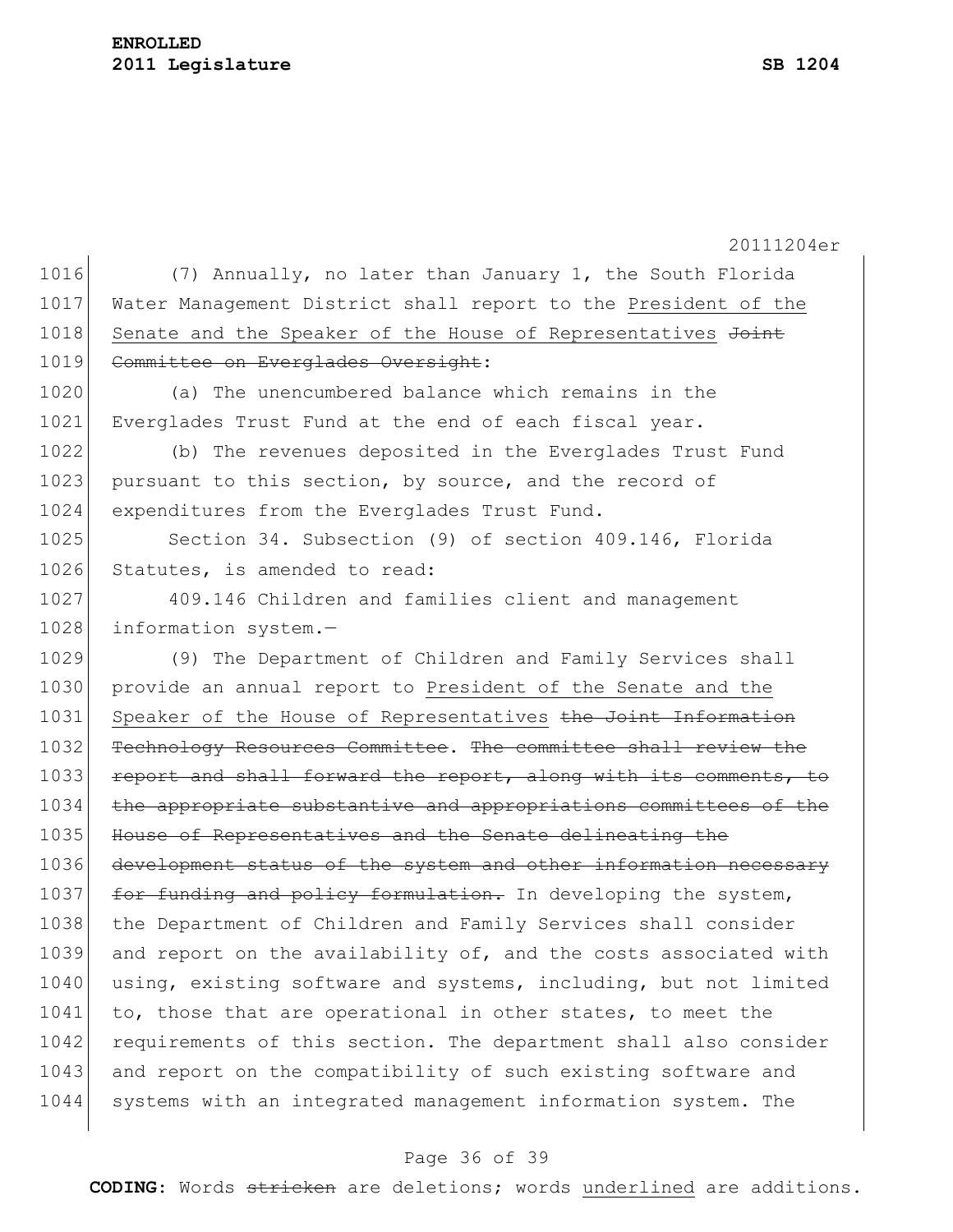1045 report shall be submitted no later than December 1 of each year. 1046 Section 35. Section 450.261, Florida Statutes, is amended 1047 to read: 1048 450.261 Interstate Migrant Labor Commission; Florida 1049 membership.—In selecting the Florida membership of the 1050 Interstate Migrant Labor Commission, the Governor may designate 1051 the secretary of the Department of Community Affairs as his or 1052 her representative. The two legislative members shall be chosen 1053 from among the members of the Legislative Commission on Migrant 1054 Labor, and at least one of the two members appointed by the 1055 Governor shall be chosen from among the members of the advisory 1056 committee to that commission. 1057 Section 36. Section 590.33, Florida Statutes, is amended to 1058 read: 1059 590.33 State compact administrator; compact advisory 1060 committee.—In pursuance of art. III of the compact, the director 1061 of the division shall act as compact administrator for Florida 1062 of the Southeastern Interstate Forest Fire Protection Compact 1063 during his or her term of office as director, and his or her 1064 successor as compact administrator shall be his or her successor 1065 as director of the division. As compact administrator, he or she 1066 shall be an ex officio member of the advisory committee of the 1067 Southeastern Interstate Forest Fire Protection Compact, and 1068 chair ex officio of the Florida members of the advisory 1069 committee. There shall be four members of the Southeastern 1070 Interstate Forest Fire Protection Compact Advisory Committee 1071 from Florida. Two of the members from Florida shall be members 1072 of the Legislature of Florida, one from the Senate designated by 1073 the President of the Senate and one from the House of

#### Page 37 of 39

**CODING**: Words stricken are deletions; words underlined are additions.

20111204er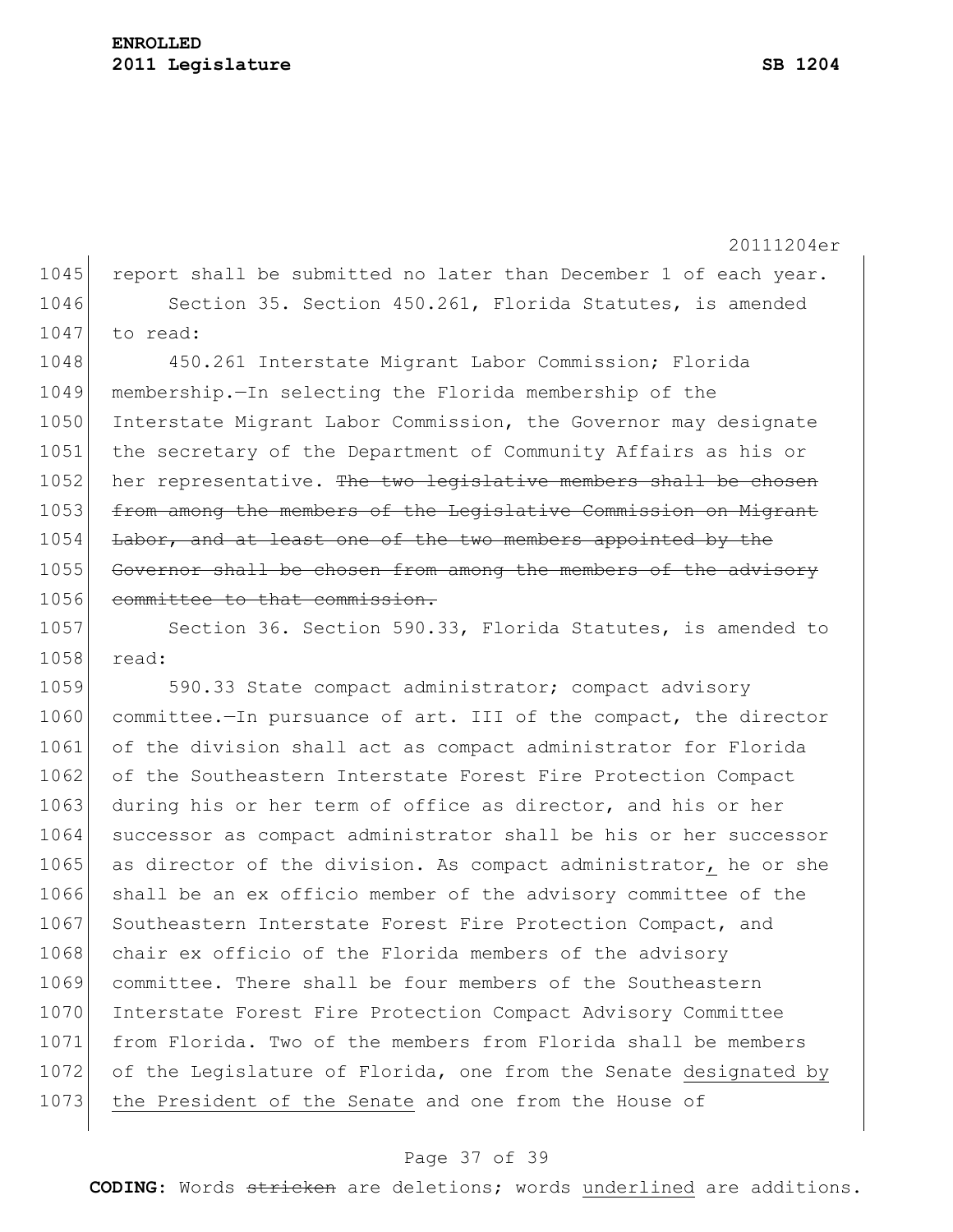20111204er 1074 Representatives designated by the Speaker of the House, and the 1075 terms of any such members shall terminate at the time they cease 1076 to hold legislative office, and their successors as members 1077 shall be named in like manner. The Governor shall appoint the 1078 other two members from Florida, one of whom shall be associated 1079 with forestry or forest products industries. The terms of such 1080 members shall be 3 years and such members shall hold office 1081 until their respective successors shall be appointed and 1082 qualified. Vacancies occurring in the office of such members 1083 from any reason or cause shall be filled by appointment by the 1084 Governor for the unexpired term. The director of the division as 1085 compact administrator for Florida may delegate, from time to 1086 time, to any deputy or other subordinate in his or her 1087 department or office, the power to be present and participate, 1088 including voting as his or her representative or substitute at 1089 any meeting of or hearing by or other proceeding of the compact 1090 administrators or of the advisory committee. The terms of each 1091 of the initial four memberships, whether appointed at said time 1092 or not, shall begin upon the date upon which the compact shall 1093 become effective in accordance with art. II of said compact. Any 1094 member of the advisory committee may be removed from office by 1095 the Governor upon charges and after a hearing.

1096 Section 37. Paragraph (a) of subsection (5) of section 1097 1000.01, Florida Statutes, is amended to read:

1098 1000.01 The Florida K-20 education system; technical 1099 provisions.—

| 1100 |  |  |  | (5) EDUCATION GOVERNANCE TRANSFERS.- |
|------|--|--|--|--------------------------------------|
|------|--|--|--|--------------------------------------|

- 1101 (a) Effective July 1, 2001:
- 1102 1. The Board of Regents is abolished.

#### Page 38 of 39